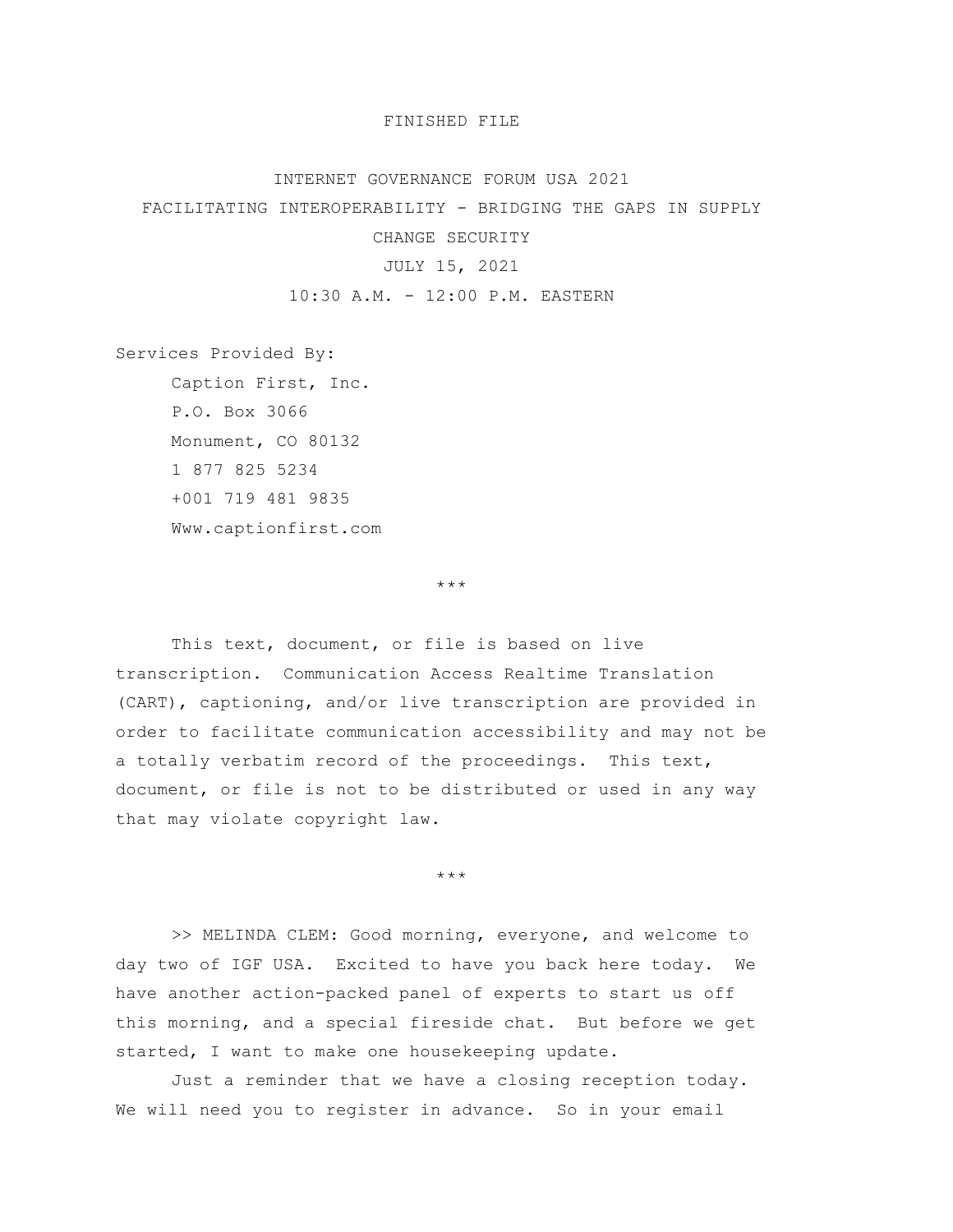link, with today's link to Zoom, you will also find another one for the closing reception. So please remember to register in advance and join us. The cocktail -- the special session crafted cocktail menu is also available on our website. So we hope to see you all there.

So this morning, we are going to get started with a topic ripped from the headlines, cybersecurity and the safety of our supply chains.

We start today with a special fireside chat with Nathan Simington. Nathan was confirmed to the FCC at the end of last year. He brings both private and public sector experience to the Commission. Previously, he served as a senior advisor at NTIA, and in this role, he had many aspects of telecommunications policy, including spectrum allocation and planning, broadband access, and the U.S. government's role in the management of the Internet.

Prior to joining the Commission, Nathan was senior counsel to Brightstar Corporation. In that capacity, he led and negotiated communications equipment services transactions with leading providers in over 20 countries. Prior to joining Brightstar he was in the private practice.

Hailing from outside the beltway, he brings new ideas, fresh perspectives and independent thought to his role at the FCC. His bold thinking and commitment to bipartisanship will be crucial to meet the myriad challenges and for both security and growth of our communications network.

I'm delighted to welcome him on his inaugural appearance here at IGF USA, to discuss the FCC's role in securing vulnerabilities in our supply chain.

Good morning, and welcome, Nathan.

>> NATHAN SIMINGTON: Good morning, Melinda, and thank you for that very kind introduction. I'm delighted to join today, and I want to thank everyone at IGF USA for the invitation to speak.

The 5G transition has the potential to radically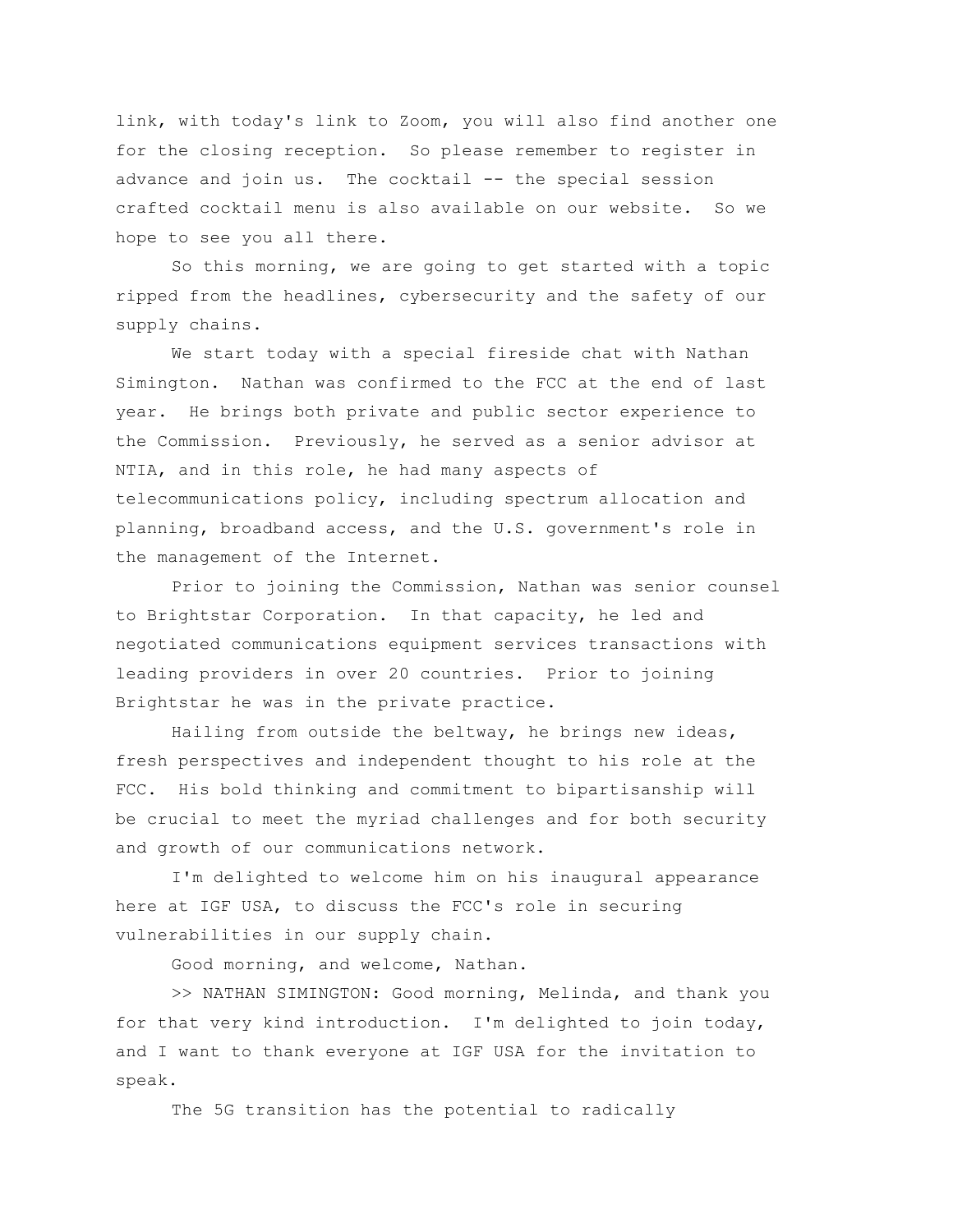accelerate when it's migrated to wireless services we can build where we thought we couldn't. We can automate costly manual services and we can stay connected in an emergency, and in industry, it can be a total game changer.

Partner, a leading research and analysis company estimates, for instance that there will be over 30 billion connected IoT devices globally and many of those will be wireless, that's 30 billion devices making, testing, and shipping products to our homes. For me, that's 30 billion reasons to take security seriously. We owe it everyone to make sure they deserve our trust and reliance.

Whether it's critical infrastructure, to get power delivered to our homes tore places of businesses or receive help in a crisis or on the other hand, whether it's industrial services that deliver us the products upon which we relied every day, none of it can happen without security.

No only will 5G be viewed as unreliable and untrustworthy technology, if there are splashy security failures but the security failures themselves can be costly to remediate. And as we saw with the Colonial Pipeline hack, a large trouble can be caused with a little bit of a hack.

I'm not proposing to have the FCC step in and muddle their work, but the physical layer security of wireless devices, that is not just securing networks but securing the radio frequency signal or connection between the device and the network were between the device and another device, that is within the competency of the FCC.

And other agencies may not have the regulatory tools or in-house expertise to address the specific aspect of the problem, so it would be a dereliction of our duty no not to critically do what we can to harden the networks of which we will all rely and on which we will come to further rely as we transition to 5G.

And, because -- because there's no one else to do it, we've got to step up. This means working closely with industry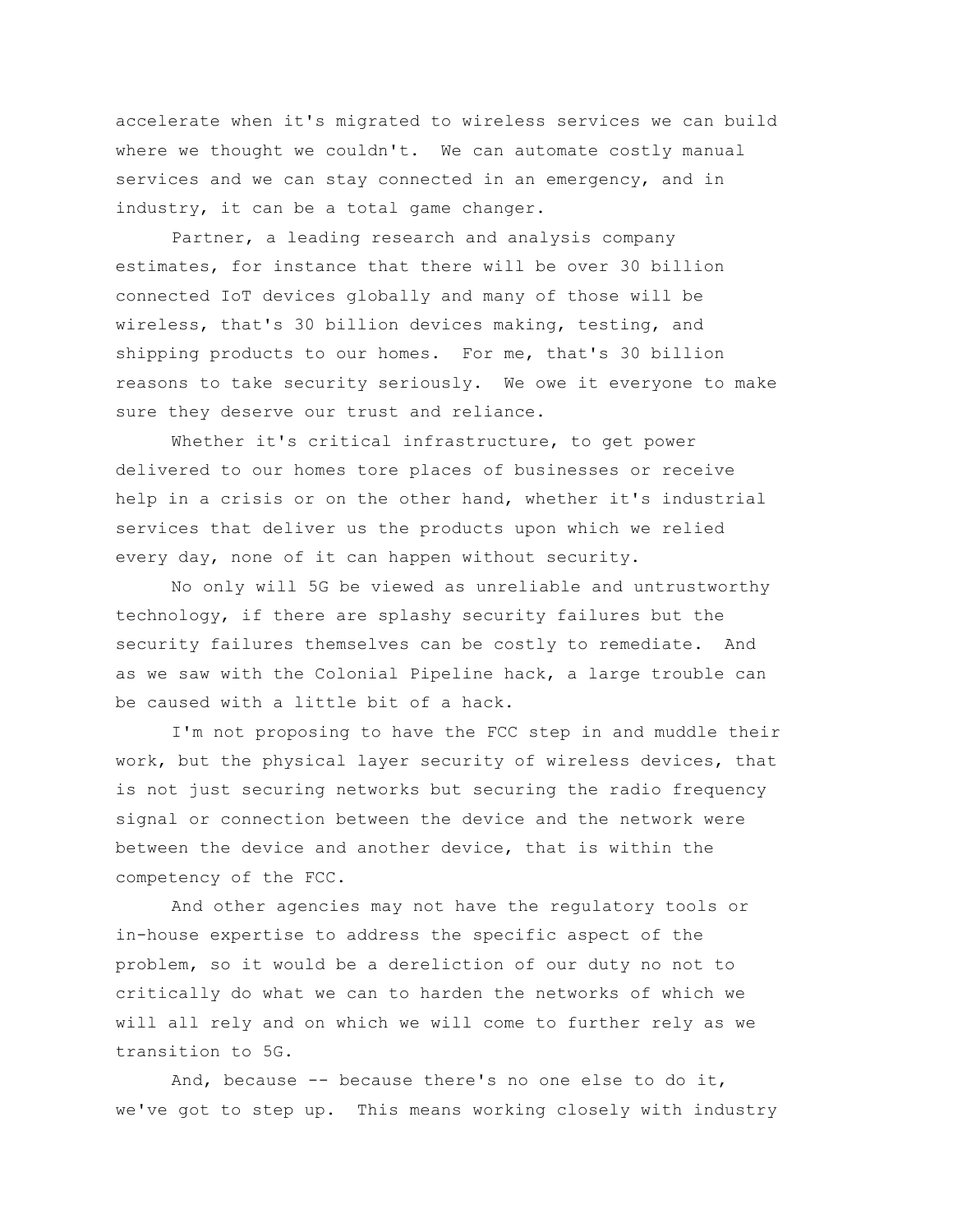to set stands for physical layer and signal security.

It means guarding against intentional interference such as signal injections. It means validating the source of transmission at the device level.

It means taking the spectrum security aspects not as promised but as carefully vouched safe. It may mean moving to lower trust structures internally within networks or between networks and it means close coordination among government agencies and industries to develop a product ecosystem that secures our vulnerable devices from critical infrastructure on down to consumer electronics.

Because as it stands wireless devices are just not difficult enough to hack. If of you folks may have heard me talk about pineapples and sting rays which probably sounds like I'm planning a trip to the Caribbean or something, but what I'm saying is anyone with an Amazon account and a high school education can build a device that interferes potentially maliciously with a wireless device, through physical layer vulnerabilities. So, we have a duty to examine these vulnerabilities critically to remediate them where possible and it is in that examination that I would ask for the help of all of those in attendance.

If you think about physical layer security, signal security, RF fingerprinting or know someone who does, please reach out. We are going to reply to your email or call. We want to develop as robust a record as we can and take notice of every fact available to us as we develop solutions. And we want to make sure that we consult thoroughly with industry to that any regulatory actions that happen at the Commission level have been thoroughly weighed and no one worried that they come out of left field, be damaging or unsettling or impact your industry.

Thank you for the invitation and I'm looking forward to the chat.

>> MELINDA CLEM: Thank you so much. And I encourage all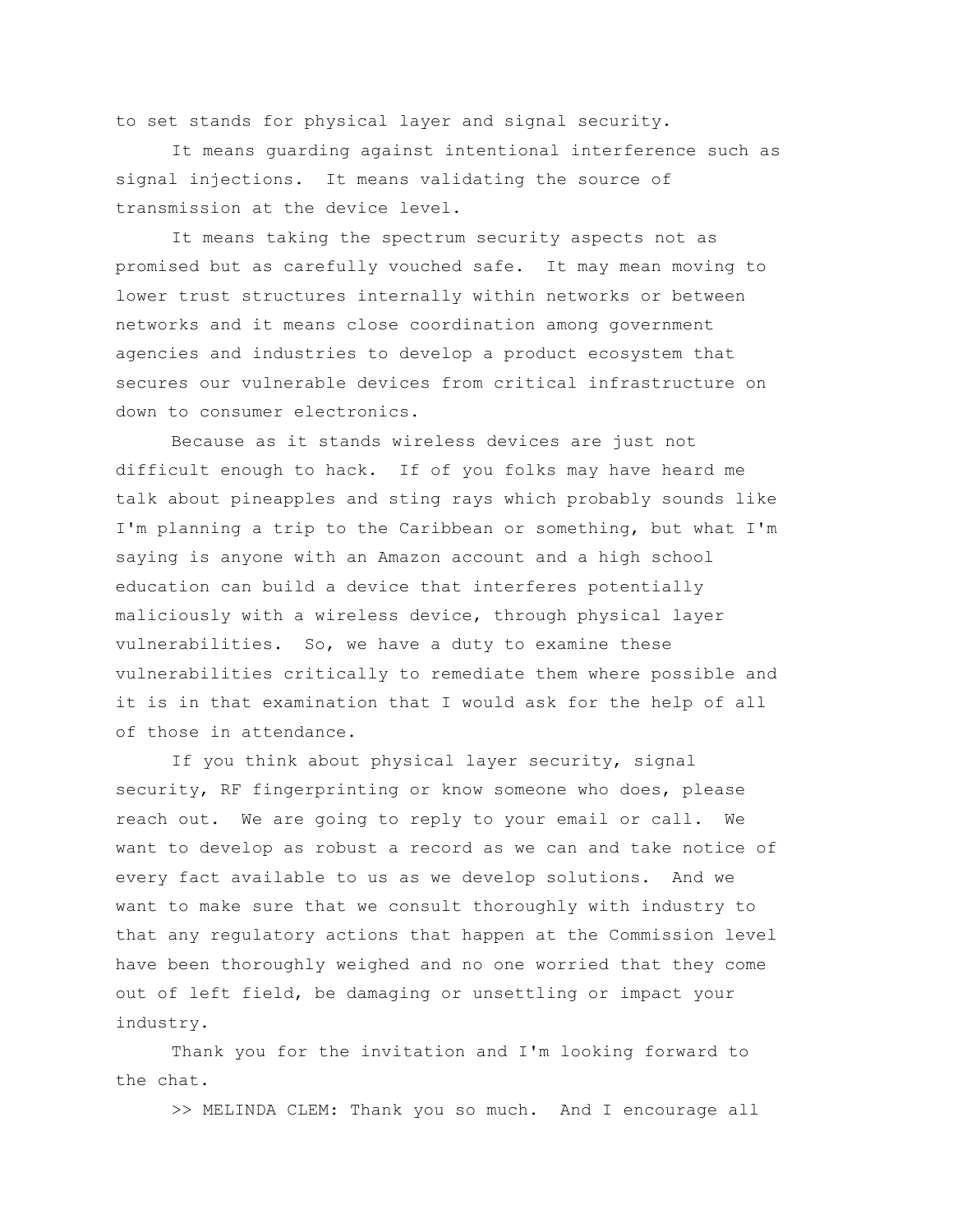of our audience to take heed of that call to action and contribute because cybersecurity really is all of our responsibility.

So allow me to get started today talking about some of the executive orders that have come out over the last few months. We'll start with the order on May  $12^{\text{th}}$ , that directed several agencies to begin multiple efforts to modernize our nation's cyber defenses. A little context for our audience. So the White House stat sheet specifically noted that recent cyber incidents such as SolarWinds, the Microsoft Exchange and the Colonial Pipeline are sobering reminder that entities increasingly face sophisticated, malicious cyber activity from both nation state actors and others.

The agency does have oversight of our communications infrastructure and plays this essential role that you outlined especially when it comes to attacks. So within that EO, there's some things that you can see, some particularly relevant items for the FCC. I think the first is almost clear is around incident detection and reporting. So the EO outlines a need for greater disclosure, and information sharing around the cyber incidents that occur.

So are there reporting requirements currently in place between the FCC and ICT providers that you would find to be useful starting points? And if so, can you give us a little bit of detail about where you see any potential gaps and how you would encourage others to collect or facilitate data transfer throughout agencies?

>> NATHAN SIMINGTON: Yeah, absolutely, Melinda. There are a couple of reporting frameworks that could relate to outages already, such as NORS and DIRS. The NORS is probably the most relevant. Under the present framework, NORS reporting is mandated wherever there's a network outage, lasting at least 30 minutes and satisfying certain other thresholds. So this is a standard for general network reliability, which may not be directly connected to a cybersecurity incident but any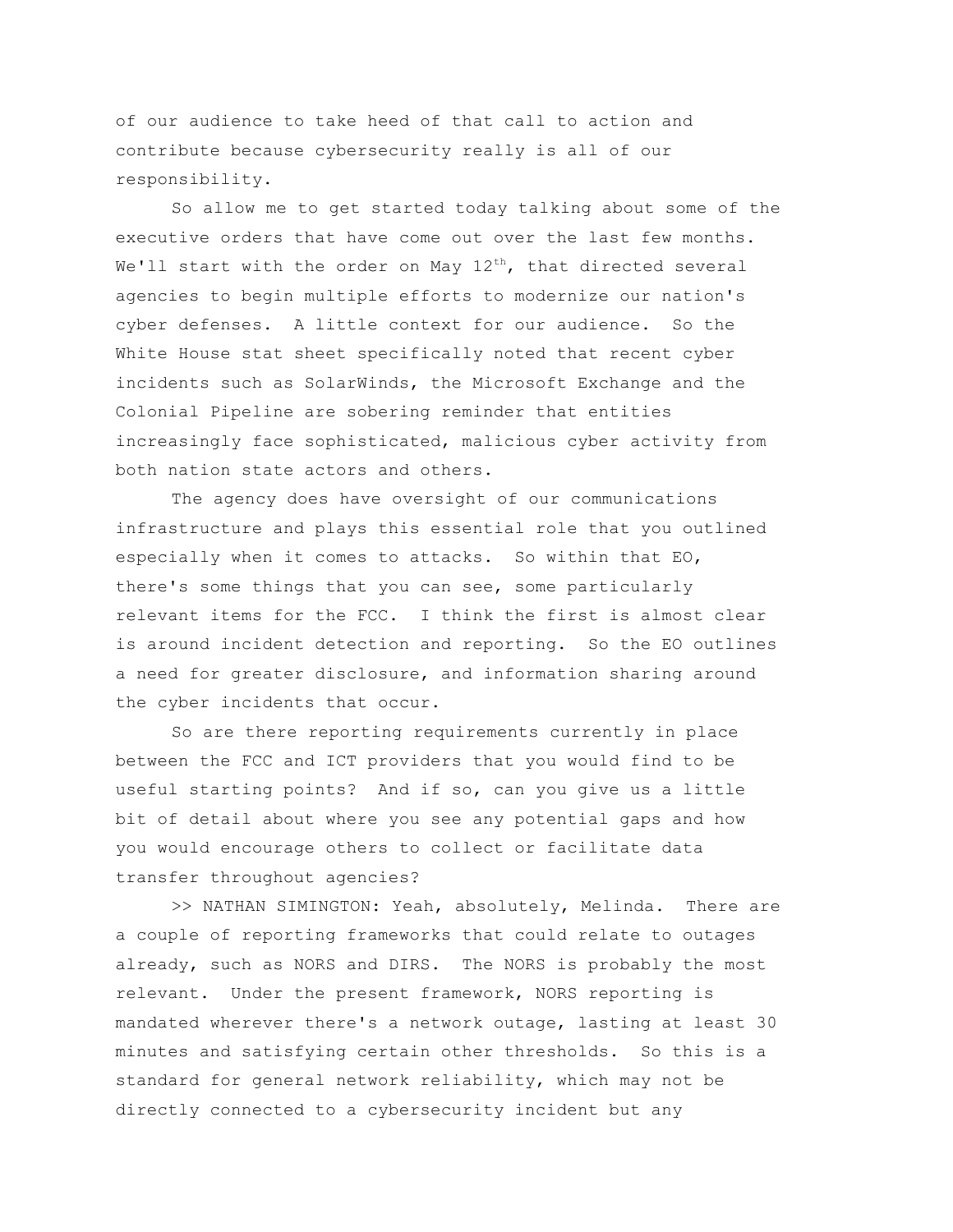cybersecurity incident that causes a prolonged outage would be subsumed under this outage.

Most of the frameworks around best practices are focused on natural disasters. Prolonged outages of ICT outages had not been caused by the cyber attacks. And then there's an interoperation agreement where wireless carriers pledge help and capacity to one another and cooperate with the FCC during times of emergency network interruption.

So one idea of reporting of cybersecurity incidents separate and apart from NORS and using NORS as a general framework is to do wireless -- the wireless resiliency and cooperative framework. And so generally Citrix has done a lot of work on wireless network, and I think they would be the place to go around developing a reporting system.

I would want to see reporting of cybersecurity incidents affecting communication networks whenever they satisfy certain criterias. It's not obvious to me what they should be a priority, and I would want to develop this with industry cybersecurity experts, and I would want the framework to include not just cyber security incidents but incidents at the physical layers such as the ones I was discussing in my introductory remarks.

>> MELINDA CLEM: You touched on a second element of the EO that seems to have some specific importance for the FCC, and that it's to securing the Internet of Things. You mentioned that we have this potential of tens if not hundreds of billions of devices connected over the coming years, and as I like to remind people, well over 99% of them are owned and operated by people who really don't have the skills to secure them, myself included, right?

So in terms of making security embedded in the process and then also facilitating patching and updating and all of those sort of principles, what role can the FCC play to encourage or somehow incentivize manufacturers, the device manufacturers to take those steps to both harden security and facilitate simple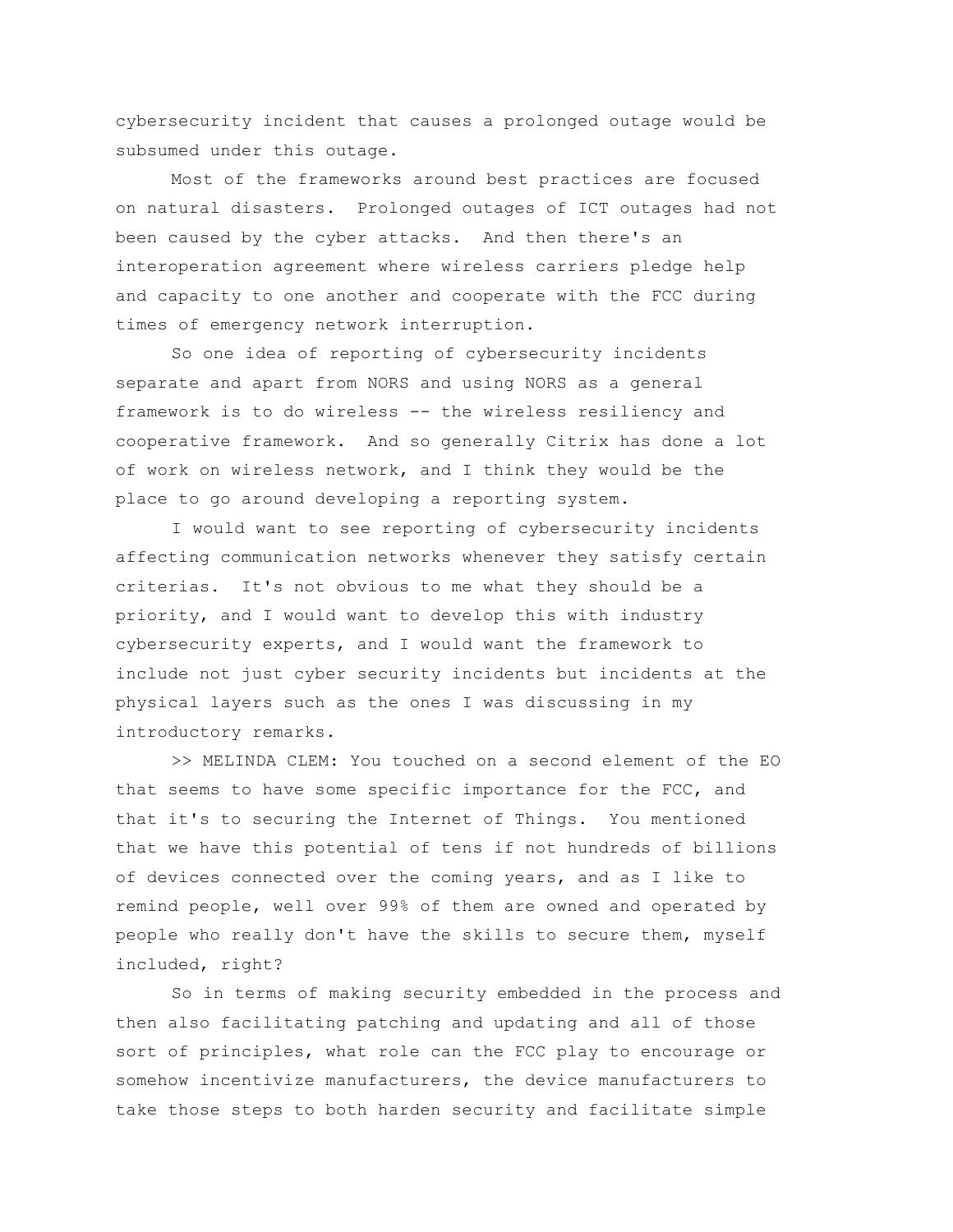security.

>> NATHAN SIMINGTON: These are great points, Melinda. A huge amount of the devices deployed will not be managed devices. They are devices that may be running very little in the way of an operating system. And so I completely take your point.

I think there are a couple of ways that the FCC can encourage this at the manufacturing level. So first voluntary standard setting. The FCC doesn't always have to create rules. I mean, I know obviously we love to create rules but sometimes instead, we can act as a clearing house of information or inter-arbiter. Serving as a nerve center for -- for smart people who are working at the detail level to connect and cooperate with each other is actually one of the great soft power things that the FCC can do, and  $--$  and we  $--$  I think everyone can trust that we'll serve as a neutral arbiter under the circumstances and, you know, I guess the other side of it is that by engaging with us, it's a way of staving off potentially inconvenient or inappropriate regulation, and making sure that your perspective is heard.

So that's the strategy my office is focused on at present.

I think if we can just get everyone into the same room, working off the same white board we might really be able to help key industry players understand how updating manufacturing standards for the creation of more sophisticated receivers and consumer grade devices or implementations of RF fingerprinting, perhaps in a productized storm suitable for local law enforcement is in the long run to everyone's benefit and will result in efficiencies.

Regarding devices being owned and operated by security professionals, the question of devices unmanaged post deployment is a very important one. It's sort of an open question whether the FCC has a mandate to address it presently this may fall into general cybersecurity interdiction. That's the type of question that I would like to put before industry,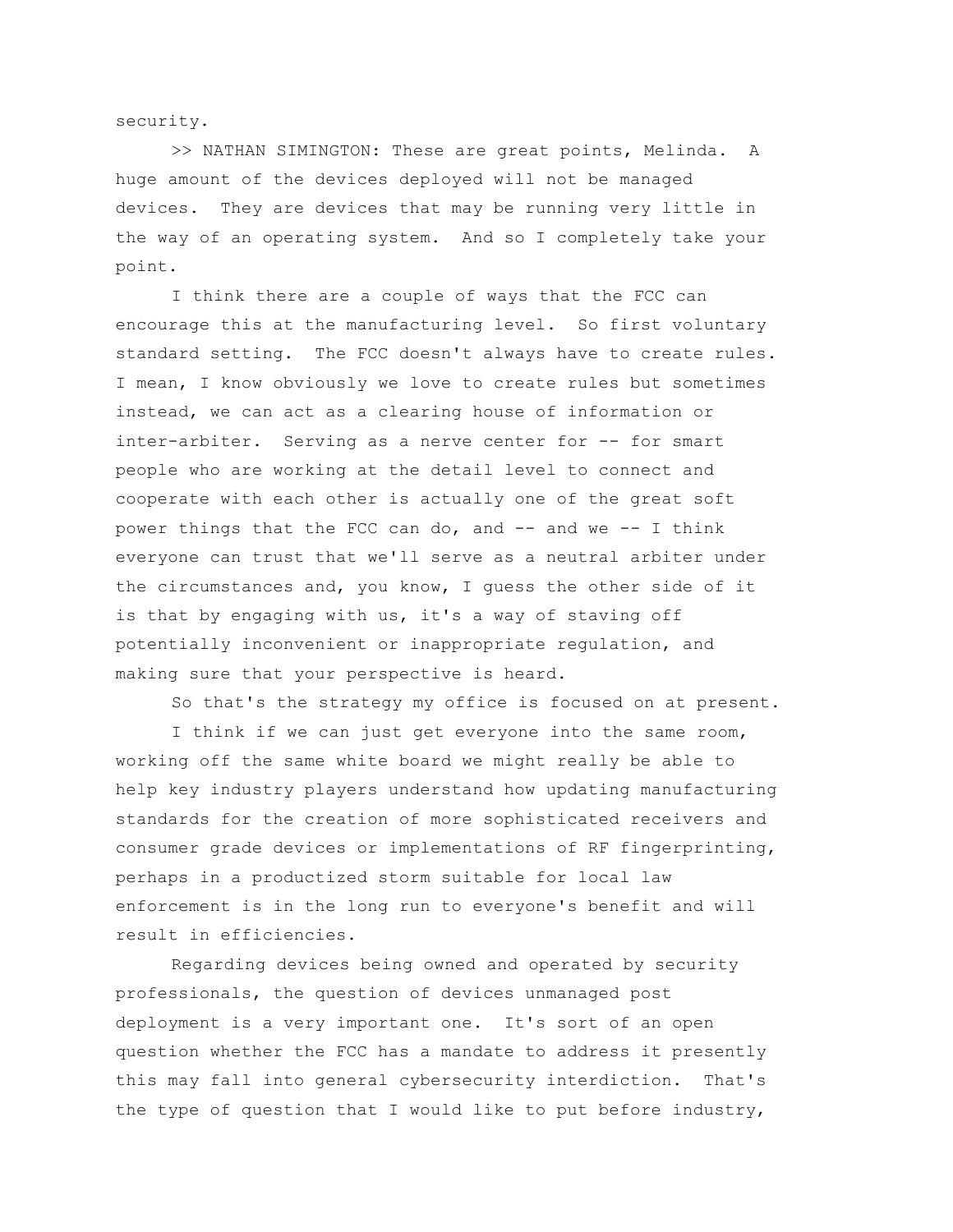and if there's a role in the manufacturing or the standards level then we can address that.

The second is equipment authorization. So obviously, equipment authorization is a core FCC power and it's a blank instrument and a big stick and I think it's one we have to wield very judiciously, but it's available at the Commission level, which is starting to be more active in withholding equipment authorization where devices have the risk of being a national security threat. This is a forcing function of wireless security but it's a strong one. I'm hopeful that it's enough for industry to think about how problematic it would be if this had to be routinely deployed so that we can have other conversations and -- and things don't ever get escalated to that level.

Lastly, I think the FCC can educate consumers about device security and right now, there's, I believe, actually former Chairman Wheeler had some remarks on this recently, maybe in an op ed about the difference between a minimum viable product, and a minimum viable secure product. And if security isn't really a consideration in the consumer's mind or the consumer has no way of assessing the security of a device, then they may wind up choosing a very insecure device for other reasons.

If we educate consumers the way that we have the potential to do, maybe we can change that. So when we educate consumers we often rely on third parties to get information widely disseminated but the Commission could take a more active role in this space. So if we look at the emergency broadband benefit, EBB, for instance, when we tried to get the word out to consumers about the existence of the program and how to apply to it and about its relevance to their lives we worked with churches and civic organizations to get the word out and the carriers took a prominent role. So the FCC does that type of messaging directly and effectively. This is a situation where there may be a communications role for us to play and a labeling role for us to play or the coordinating function that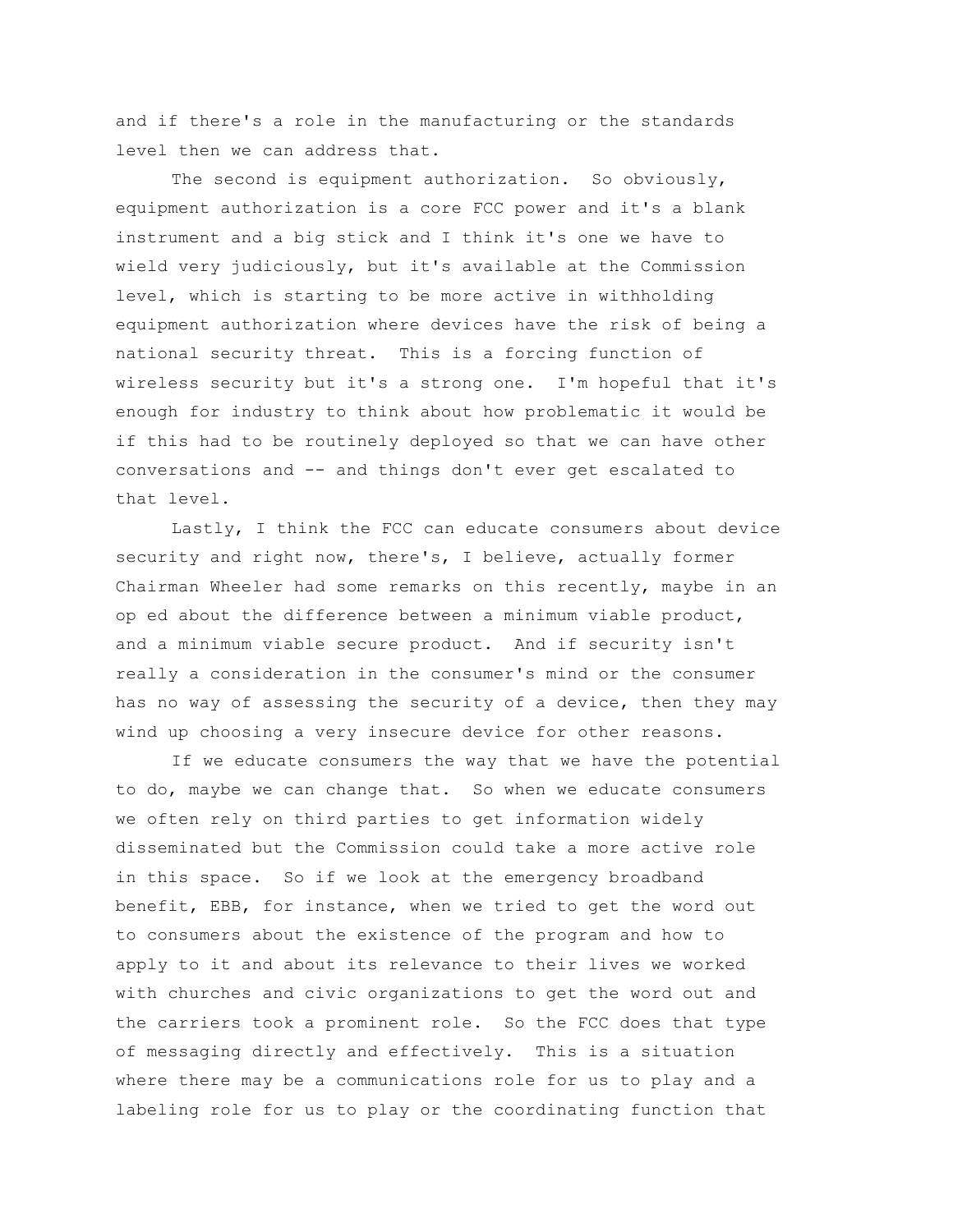we have the potential to serve as, among industry may lead to industry voluntary labeling standards or other approaches that will put security on the public agenda.

>> MELINDA CLEM: Perfect.

Let's stay on the topic of IoT and let's target it a little bit more to 5G expansion.

The commission has been working to free up more bands in the spectrum to facilitate the spread of 5G across the country. Many proponents tell greater responsiveness and reliability of the 5G network, but others are raising concerns around privacy, the amount of data that's being created and any potential risk that that poses.

What do you think the FCC should be doing, if anything to mitigate these privacy-related security risks?

>> NATHAN SIMINGTON: Great question, again, Melinda and one that's very much on everyone's minds and on everyone's agendas. As we have seen with some of the fallout from the European GDPR, it's possible to -- it's possible to get activist and privacy in a way where the benefits to the consumers are potentially mixed. And I think, you know, with electronic stuff, it sort of falls between two stools because on the one hand, there's telecommunication aspects to what's going on, which sounds like the FCC, but there are also general consumer protections which sounds like the FTC and it becomes a complicated questions.

Sticking to core FCC competencies. It's about the architecture of the 5G networks themselves and we should focus on the unique strengths what distinguishes us is signal and physical layer security and the prevention of data piracy and attacks against PII on those fronts. Of course, it behooves us to work closely with other agencies as it pertains to user data storage and cross-communication infrastructure and we definitely should do, that but what the FCC really has the biggest mandate to do, the best place to burn calories on security is where it's regulatory remit is clear and where it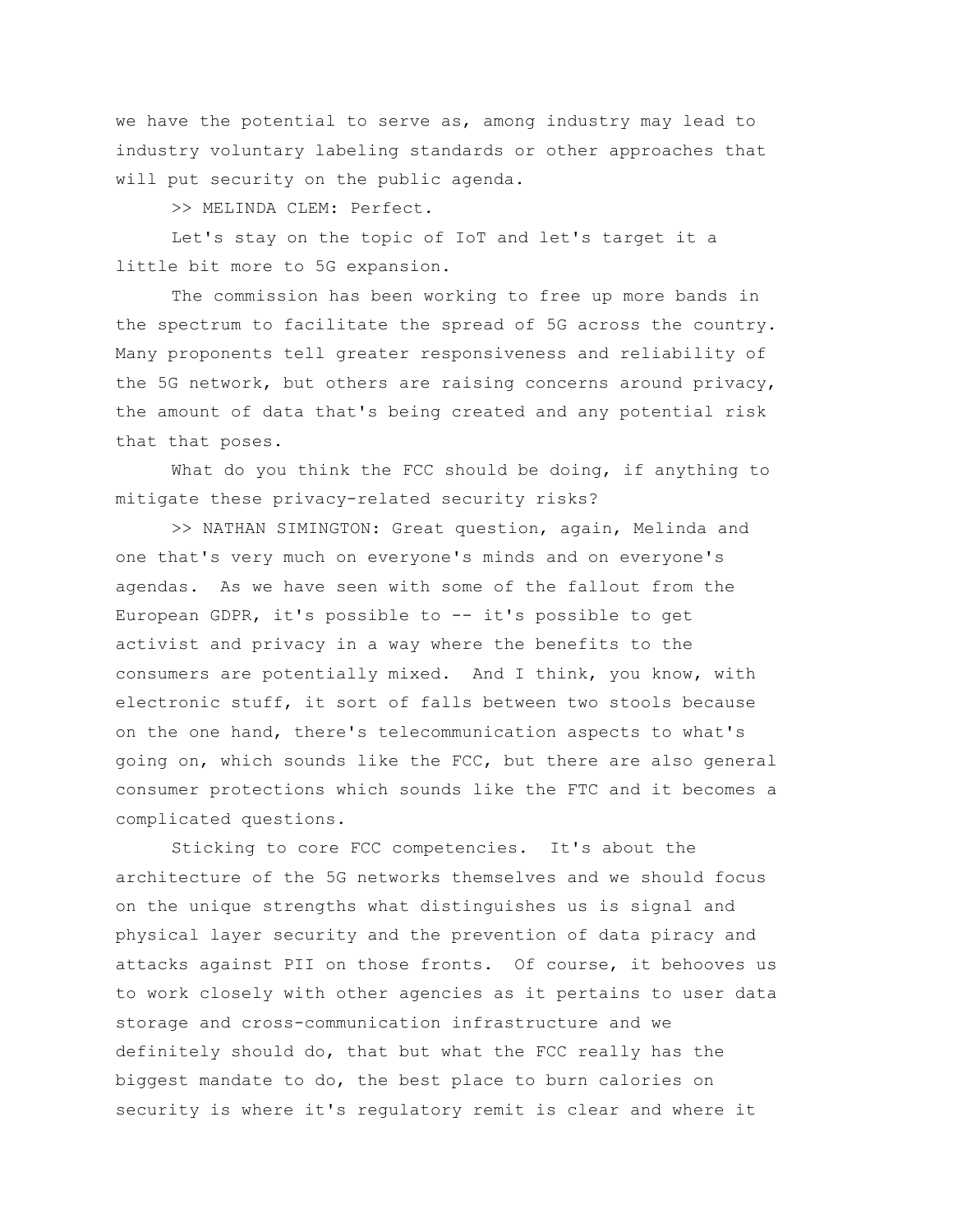can exert the greatest level of influence. I'm concerned that if we step too much into the privacy arena that would require us to either step outside of our jurisdiction, or -- or on the other hand, it would require us to -- to do an inadequate job or to have to -- or to raise questions about our role in the larger economy, that maybe would be unwise to raise.

So on the other hand, wireless device security at the physical layer, that's clearly within our backyard. It has implications not just for the protection of user data but for the proper functioning of the device for the intended use and also I might add for the ability to pull implicit data off of -- of the network or off of spying on the network, all of things which we clearly have jurisdiction and a role to play. As for the rest, I think that's a larger conversation and to the degree that it's not jurisdictionally clear already, it really would become a question for Congress.

>> MELINDA CLEM: Okay. Let's talk about targeted mitigation efforts quickly.

There are many approaches to security policies, protocols and myriad technical solutions. Too often as we saw in the reporting about SolarWinds is that security budgets are seen as burdensome cost centers and their resources are typically stretched too thin. What sort of technologies do you want to see adopted? What are the solutions out there that you see promising to help our supply chains and if you could, tell us where, if you are seeing, you know, more on the proactive defense side, the incident detection, or better efforts spent on the response or do you think we should spread it out evenly the solutions?

>> NATHAN SIMINGTON: Okay. So I'm going to go on just a little bit of a tangent here. I will be remiss if I didn't make a plug for receiver standards as a concept. Yes, this is related to the notion of physical layer security, some tangentially, but attenuated connection is still a connection as many of us have experienced. Without good receivers we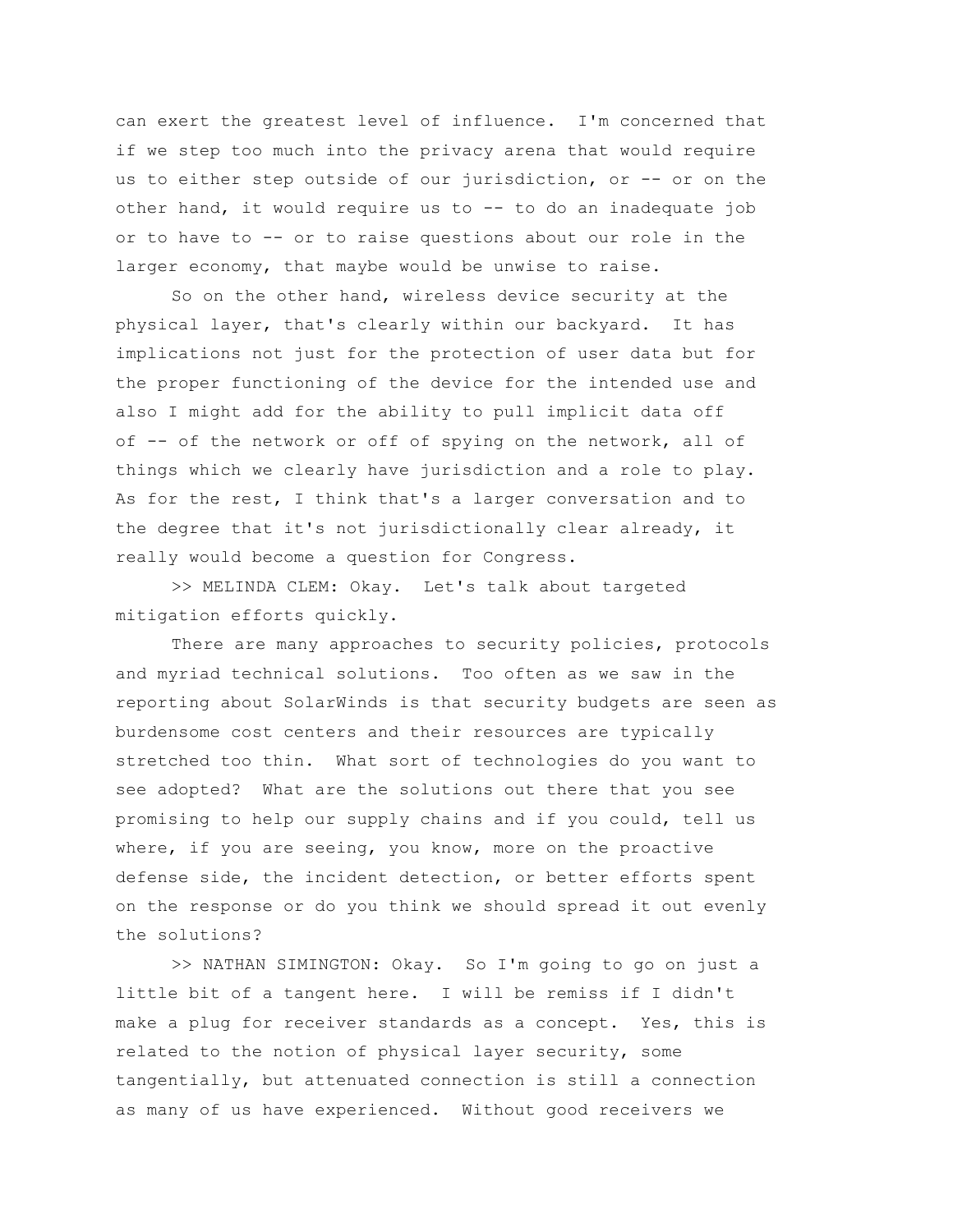stand to live with a lot more interference, effective interference, device perceptible, consumer perceptible. We want mid-band spectrum to densify. That's good. That means higher utilization of a public resource, but with this densification interference will increase which might impact critical infrastructure or public safety operations in a particular band. Or alternatively legacy equipment operating in an adjacent band.

So first and foremost, let's get receiver standards right so that we don't have a constant interference sea out there, with the potential for service disruption. Let's make sure we fully close that gap. So second, I mentioned RF fingerprinting before. This is defense applications of RF fingerprinting are now standard, but what we're seeing very often is that technologies become productized down to the consumer level or at least down away from the esoteric solution level where consumer adoption is possible and agency adoption seems to be feasible outside of the -- outside the greatest centers of expertise on that particular technology.

What we're seeing is machine learning advances on RF fingerprinting are permitting devices on the receiving side to increasingly be successful at a relatively low price point at uniquely transmitting the device my view is this is a potential game changer for spoofing and repeating attacks.

This could affect insulin pumps and give local law enforcement an important tool to track down criminals. I think this will be a greater and greater concern for local law enforcement as criminals themselves gain access to more sophisticated tools for attacks such as cloning wireless key fobs for cars.

Third, supply chain integrity. They can work devices at the subatomic level and then read them with handheld devices which to me sounds like Star Trek. But there's the potential to store this on a blockchain ledger as a digital twin of the device. There's a piece in the "Wall Street Journal," I want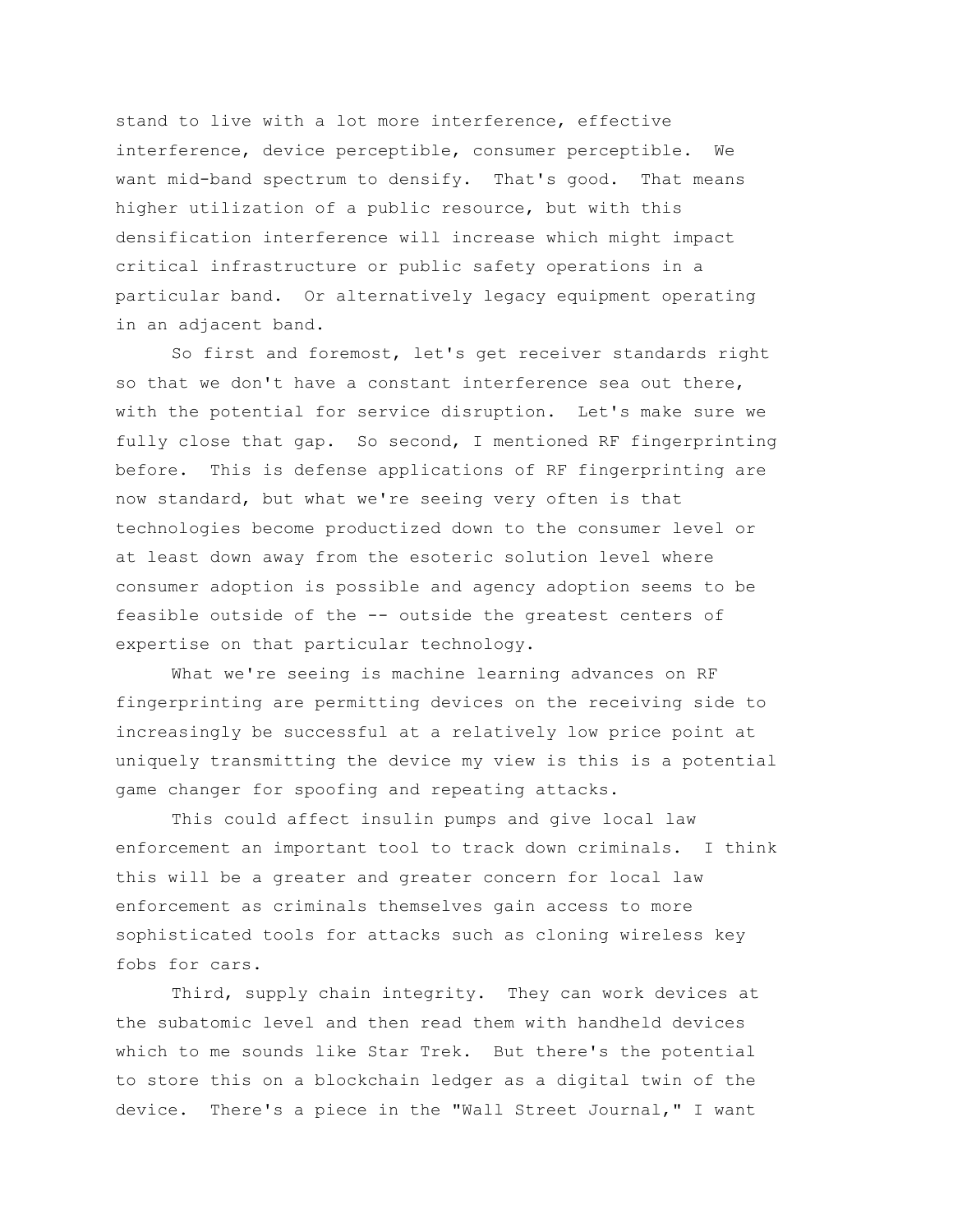to say just this morning, about fake chips being -- entering the market and everyone having to step up their game to ensure that they are not being sold fraudulent chips in this time of semiconductor shortages.

It's techniques to ensure the integrity of supply chain generally have to just become a bigger part of our lives, just as we have all learned to avoid clicking on the emails from foreign princes who have so much money in their bank accounts but can't get it out for some reason.

Security has got to be approached as an entire life cycle. We need chip sets from receivers that we trust and supply chains to be trusted in transit, we need clearly identifiable actors at every stage so that you are not so to speak buying out of the back of a van. We need to be able to audit every physical element of devices. We need to trust devices in operation. We need to trust patching. There's always an attack at the weakest link and there has no good moment to ease off the throttle on security.

As for the larger implications I mean supply chains, those are two words that cover a lot of terrain. So the specific meaning of supply chain security, as it pertains to the  $FCC$ , and, again, I don't want to try to turn this into something that's reaching all over the world, and Congress wouldn't let us anyways. We have a mandate for secure supply chains, in various respects, and I think we need to figure out where the real attacks and threats are, where there's likely to emerge coming forward, and how we can best indict them using some of the tools that I outlined.

>> MELINDA CLEM: Great. That's a great approach. Like to hear that we are doing everything from the detection to the law enforcement to help on the attack. This is a naturally frightening topic. I want to close on something positive if you have some sort of a bright spot that you can share with us that will help us sleep a little bit better at night. Things to help truly bridge the gap off these vulnerabilities. We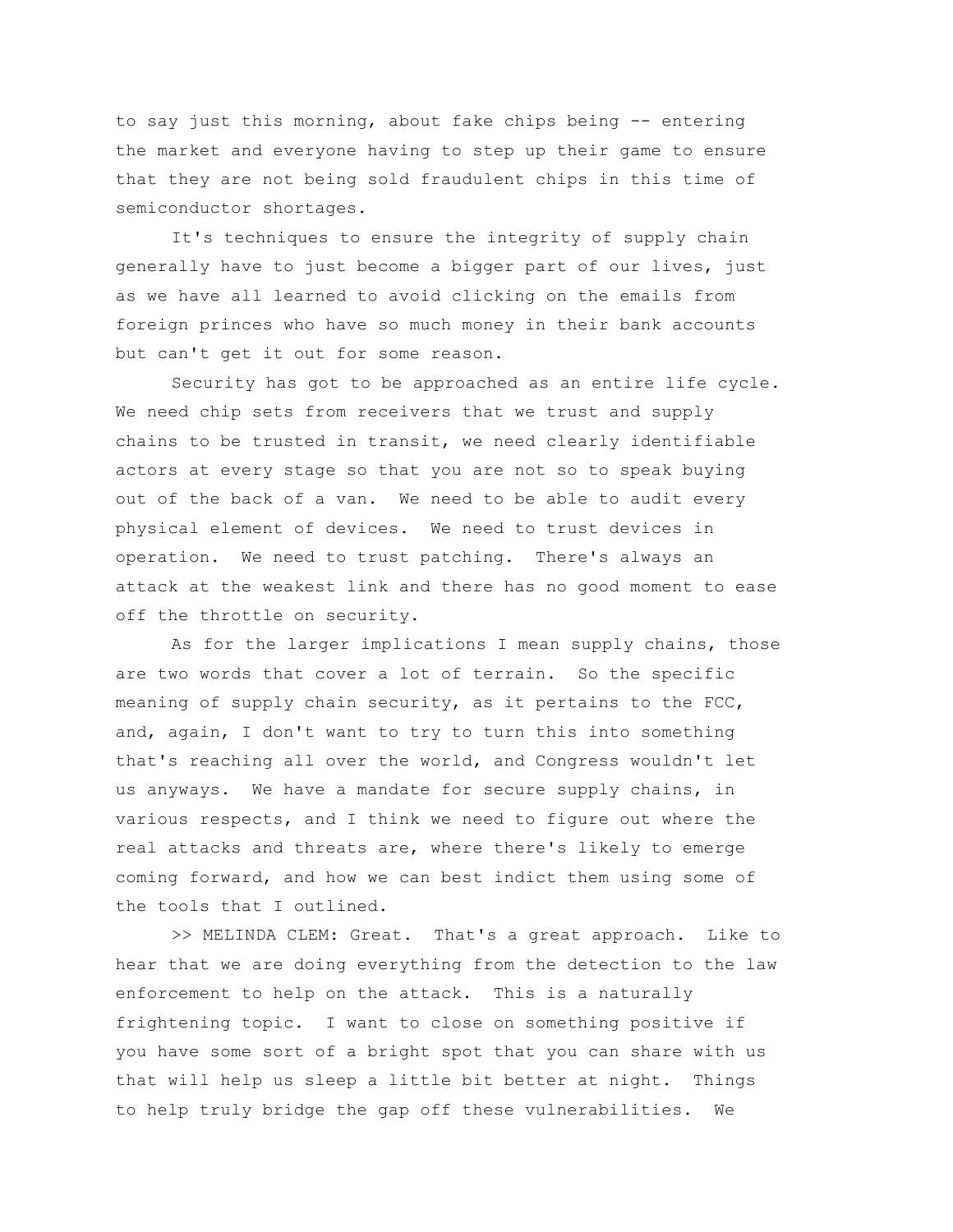would love to hear it.

>> NATHAN SIMINGTON: Yeah, absolutely.

So these are novel threats. So they alarm us in ways that past threats may not have done. Let's remember that, for example -- well, financial fraud is probably, you know, older than writing. If you see "Catch Me If You Can," checks themselves are not invulnerable. Perhaps there's a Frank Abagnale who is currently committing cybercrimes and will help us to understand the cyber threat attack surface.

All joking aside, industry takes security very, very seriously. Level of technical sophistication is astonishing. That's why as it's much outreach to players in the field, including the emerging players very often at the cutting tech edge as seriously as possible. So the resources that industry puts in this area, billions are spent to making devices more efficient, less costly to produce but also far safer.

If you look at the amount of attack space that's been closed, whether it's in your browser or cell phone, over the last decade, it's truly, truly impressive. I mean, I'm old enough and was also on the Internet early enough to remember when just, you know, very, very simple JavaScript attacks could take down a browser or a computer lab and industry is moving very fast to keep up with new threats. Sometimes these are attention. That tension may come with additional costs which is why I appreciate you highlighting the consumer security sensitivity aspect of this.

Once we have made this more visible to consumers, including consumers at scale, such as school boards, then - then we maybe got the ability to advance the ball more systemically within the government. You know, one way that - one way that web help at the FCC, in the broader cybersecurity world is we do fund a great deal of equipment nationally, or rather the funding at least passes through us. So there's a degree to which we can close gaps just using the power of the purse, consulting with other agencies and setting -- taking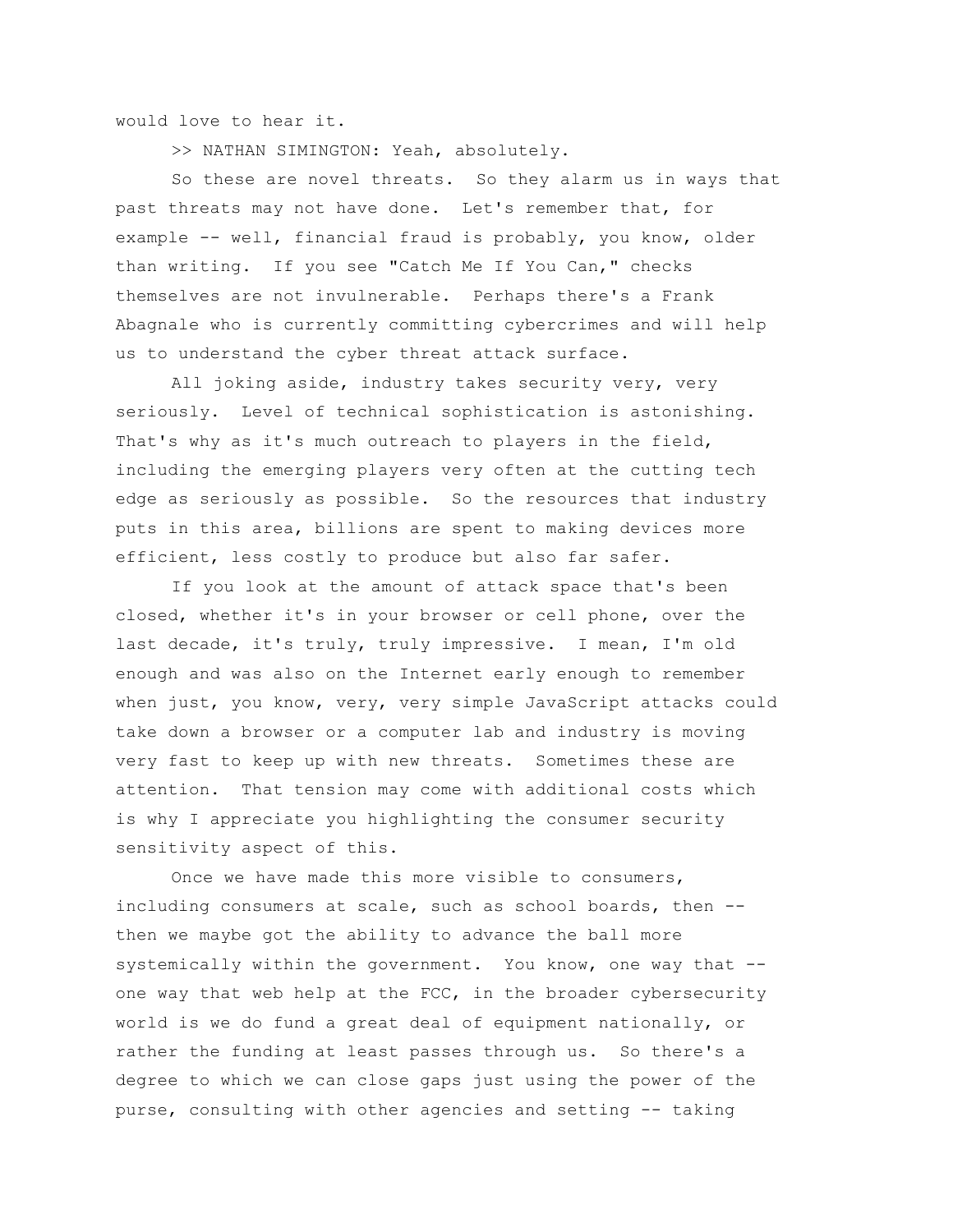their standards and making sure that they get deployed into the next year's purchasing decisions and we can quickly propagate things through many, you know, vulnerable communities, through new infrastructure deployments and schools and libraries and it behooves us to keep our communication channels open with those agencies and make sure that their thinking is reflected in our policies where we are not the experts and on the other hand in areas where we are the experts on the physical security side, that we close the gaps there too.

The truth is a lot of it is just that there's low hanging fruit out there. If we make that difficult to pluck, if we force them to raise their games, many will drop out. They are not necessarily people with Ph.D.s in engineering. They may have bought something out off of Alibaba or eBay and running around a little unchecked but we will check them.

My colleagues across the federal government take issue - take this issue with a very high degree of seriousness and vast resources are allocated if we step up and do our parts as well and coordinate with them, we can get to a solution. More needs to be done in certain ways, of course. Sometimes much more but the ground truth, the background rate of cybersecurity investment in the country is not low. It's high. It's our job at the SEC to take care of the things we are responsible for and to empower everyone else to whatever degree we can, to make the most out of their great achieves in cybersecurity, for a more secure future.

>> MELINDA CLEM: Great. Well, thank you so much. You have given us a lot of good things to think about and exciting to watch some of these initiatives that you can champion through the FCC. Thank you so much for your time today, Nathan.

>> NATHAN SIMINGTON: It's truly a pleasure Melinda. I'm very proud to be able to speak to you.

>> MELINDA CLEM: Thank you so much. I will hand things over to the very capable hands of moderator for our expert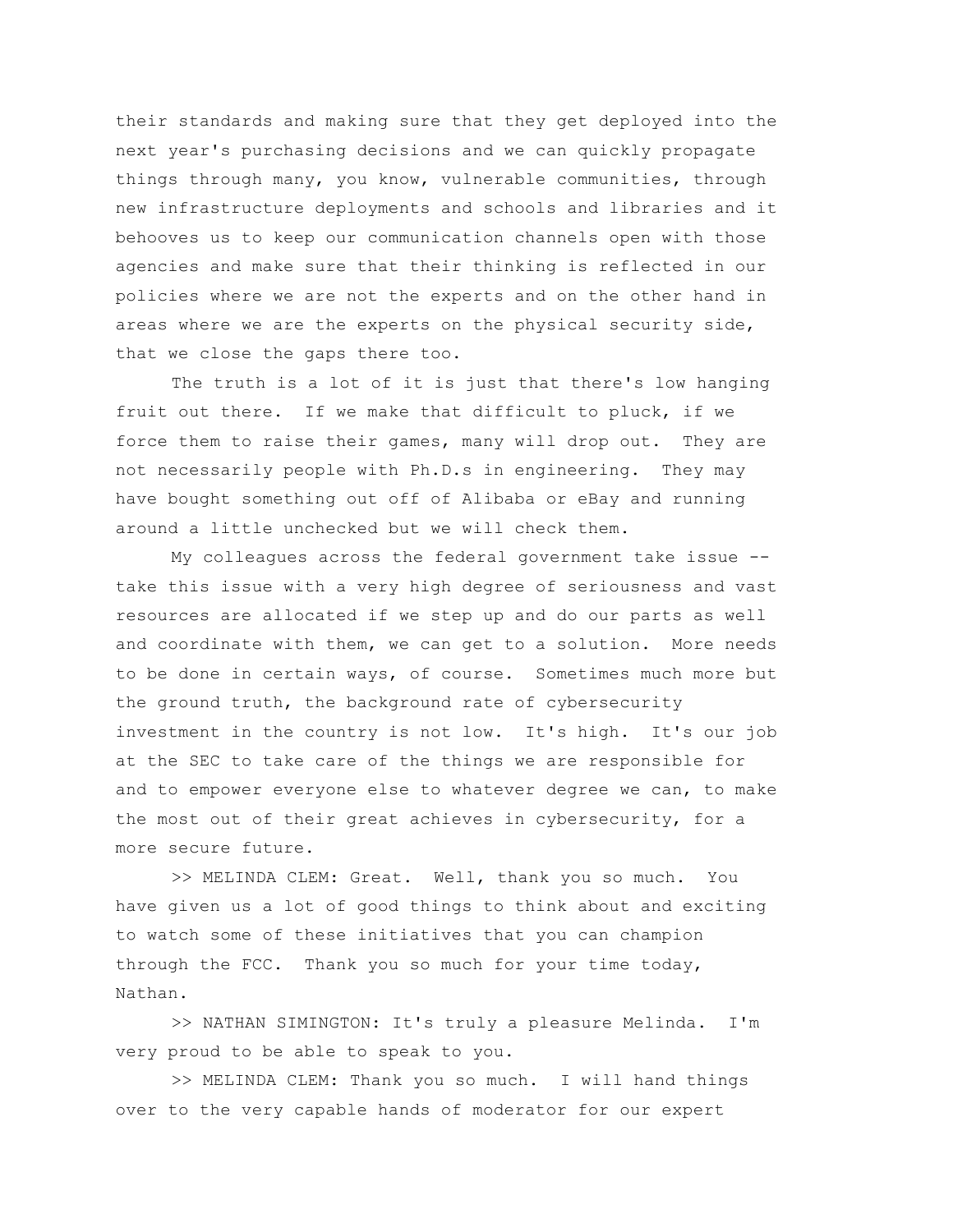panel talking about these vulnerabilities in the supply chain, Melissa Griffith.

>> MELISSA GRIFFITH: Hi. Thank you for having me. And thank you for the opportunity to follow that excellent keynote and fireside chat. I think there's a strong foundation for us to build upon. My name is Melissa Griffith, I'm a public policy fellow with the Woodrow Wilson International Center for Scholars.

We are to take the broader conversation about supply chain security and narrow us down to a still quite broad conversation on software supply chain security.

Whether this issue has risen to your attention over the past year with notable hacks, such as espionage operations and ransomware or if you are concerned about country of origin around vendors or one of those people that have been following this issue as it's gained steam and evolved over the past ten years or so, software supply chain security is a pressing issue. It's a pressing current for private organizations and businesses and it's a pressing concern for the United States, given the national security implications, including the reliable functioning of our military, our government, and our critical infrastructure.

This is the topic, the issue we'll be discussing in depth today, and over the next hour, we will be covering a lot of ground. So please bear with us. We will go from scoping out the problems we face with software supply chain security concerns to identifying paths forward and solutions.

So without further ado, it is my pleasure to introduce to you today's panelists.

I am joined by Hemu Nigam, he's with Venable working with the risk management and services group. And Tatiana Bolton is the policy director for R Street cybersecurity and emerging threats team and Greg Rattray is a partner and cofounder of Next Peak LLC, a cybersecurity and risk management firm. All of them have extremely long bios, ranging from industry and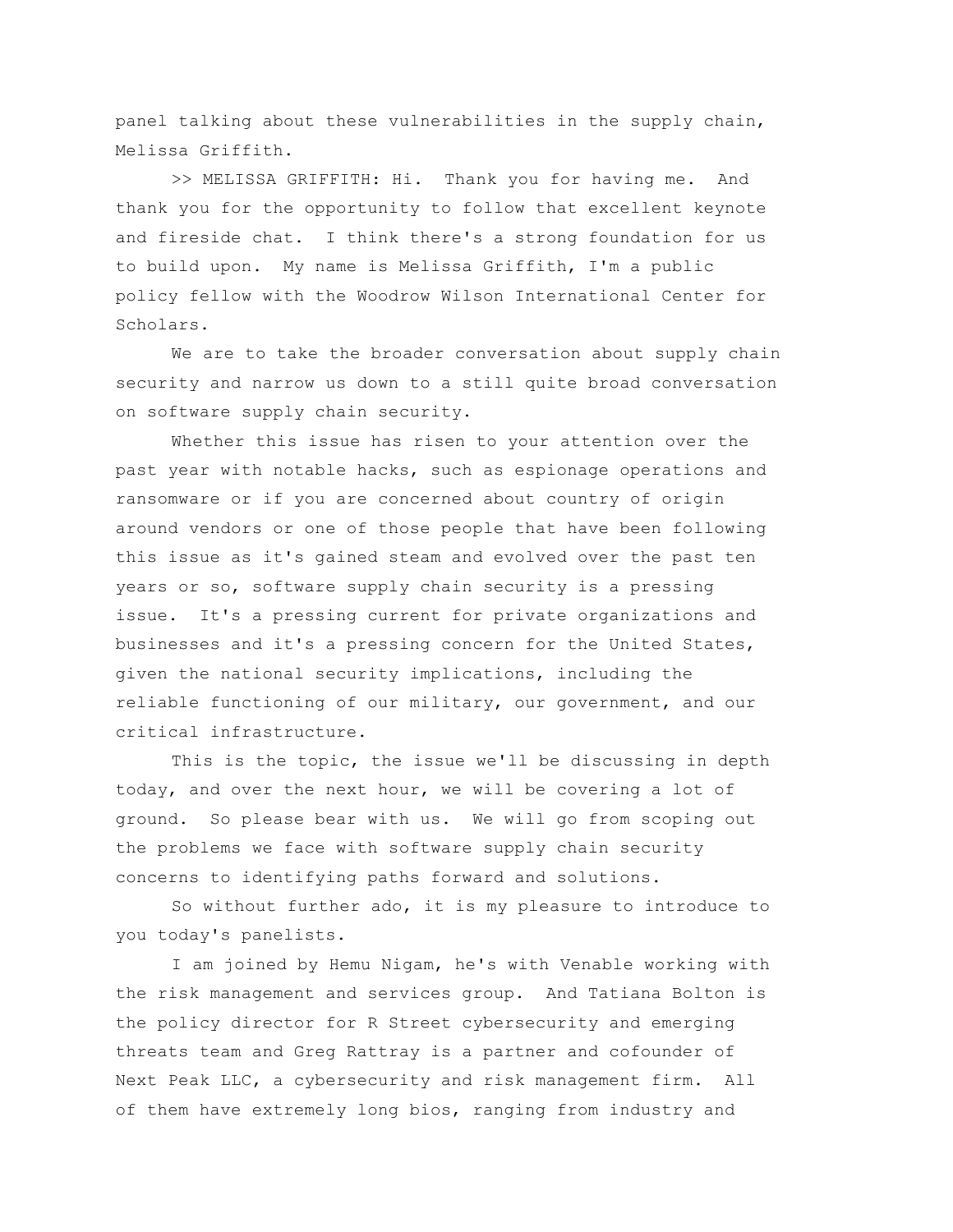government and we are very thankful that they will be joining us.

We will start out as a little logistical note with five-minute opening remarks quite brief from each of today's panelists helping us set the scene from a variety of perspectives and then we will transition into a moderated session. This session will live or die based on the audience participation here as well. As your questions come up, please drop them up in the Q&A bucket at the bottom of the screen next to the hand raise. You can also wave, but please raise your hand. Drop them in the Q&A and I will weave those as the discussion carries forward.

So without further ado, I will go ahead and start us off with Hemu who is going to give the first five-minute, opening remarks.

>> HEMANSHU NIGAM: That was a lot of information that the Commissioner gave to us in that short amount of time, and he used the praise subatomic molecular level two times, and he didn't just screw it up like I just did.

So I wanted to actually take a few minutes and speaking of bios, I was actually told not to give my bio, because it will take the whole panel and I decided not to and I listened to my good friend Rick Lane on that.

I wanted to actually talk about what it means in real life, because people always talk about supply chain, supply chain, you hear about it in the headlines, but I think what is important is actually to bring it down to, well, what does that really mean for me? What does that really mean for businesses? What does it really mean for the people of this country or this world?

And I think the best way to do it is actual little talking about a friend of mine runs a food production company. And one of the things that she called me about was, hey, I hear about this cybersecurity stuff. Should I do something? And it was kind of a fun conversation. We were talking about the reunion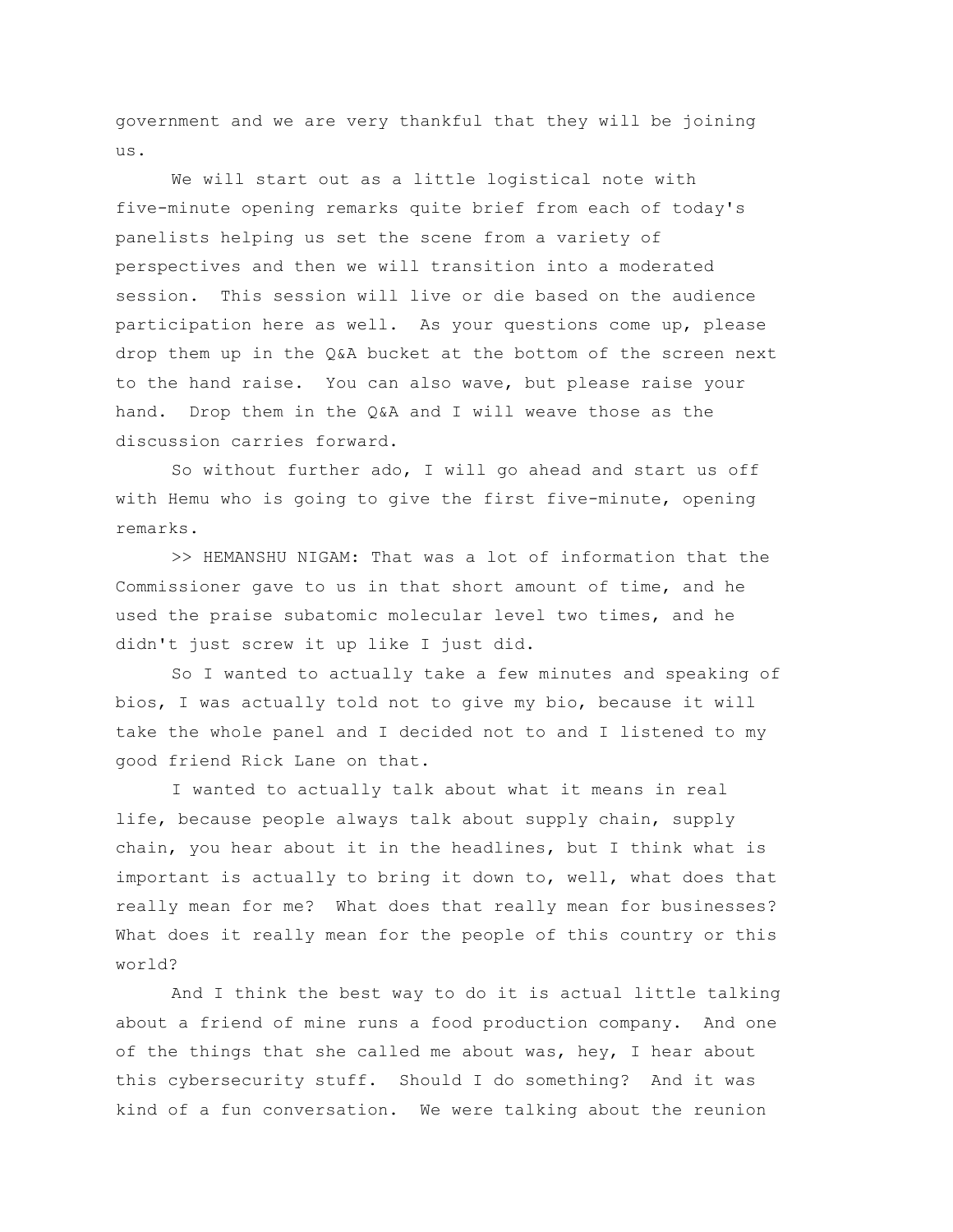coming up and things like that, but that actually then turned very serious, because what a lot of supply chain companies have is factories. And in this particular world of the food environment, they have people working to create food items and packaged and then eventually they go from the factory floor, they get put on a truck and from the truck they get put on the train and from that train they get put on another truck and eventually it reaches a destination in the back of a warehouse that then gets unpacked and eventually ends up in a freezer and somebody walked into the front of that store and opens the freezer and says, yes, I think I want this and they put it in their cart -- in their own supply chain, they put it in the cart, into the car and take it home and then they eat.

It's one of the most interesting things that if you look at that world, we're all thinking, is that food good? Does it have no poisoning? Is it going to be really tasty? All of those kinds of things. Like me in the security world, we're thinking why does that matter? Does it actually matter from a security perspective?

>> When you look at today's situation, when it means stopping a train and literally wanting to get the goods inside that container, I want that, whatever it is, or I'm going to hold it until you give me money. So one or the other. I want the goods or the money. Now when you attack, it can be as simple as a smart device is connected. That device is monitoring the big vat that has the food, that's being cooked, and this is looking at the temperature controls, because a device looking at temperature controls can do a better job than a human being saying is it warm enough or cold enough? That smart device is controlling it. They get through that smart device, through a vendor, not directly through the company. And when they are in that smart device, they can just as well say, well, you know what, let me make it look like it's actually working but I made it so that the temperature in the vat is going to a level where it's going to literally blow up.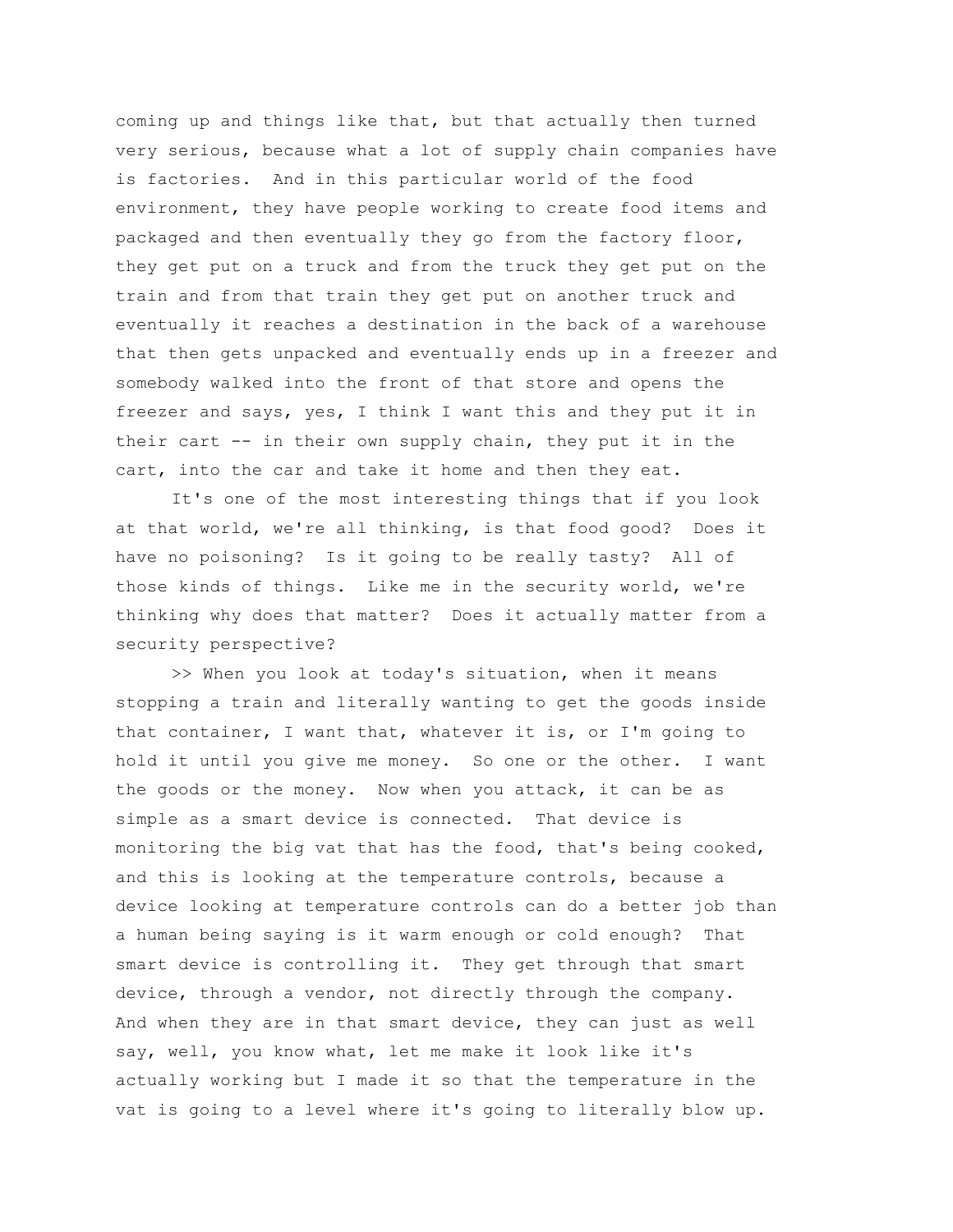And that's why it matters to people who are humans. There are people on that floor working every day who are thinking they're perfectly okay. They have the good hat on, the clean clothes on. They are not going to impact the food but that machine blows up.

That's a very critical issue to think about, when we think of supply chain security. Then you look at it from a different point of view, well, what if a ransomware attack happens and locks the entire thing up and you can't control anything, you can't do in addition. Now that food never makes it and that price goes up. And somebody is saying, why they are raising prices on me? I don't get this.

Well, it's because of security. At the core of it, it's because of security.

Now you fast forward and I wanted to actually literally use that phrase subatomic molecular level, because there's frankly actually a company that focuses on trying to tag -- he said subatomically molecular level tags about security measures which is a great name for a company, by the way. It actually focuses on that. So can you control that and why does that matter? Because when you look at the credits, that chip goes through the same supply chain process and ends up in the front of a military warhead.

It ends up in a smart car. It ends up inside of a house controlling a microwave or controlling a refrigerator. That chip can get all over this world and in a sense almost like a virus, during a pandemic. Except it may not be made properly, and once again you either have a national security level issue, you have a human being citizen level issue, you have a product issue, you have all of these things that you realize are in an ecosystem that are so interconnected, and at the beginning of it all, we thought, well, what is this thing called supply chain?

So I think one of the things that we have no think about is, why does it matter? It's because humans matter, society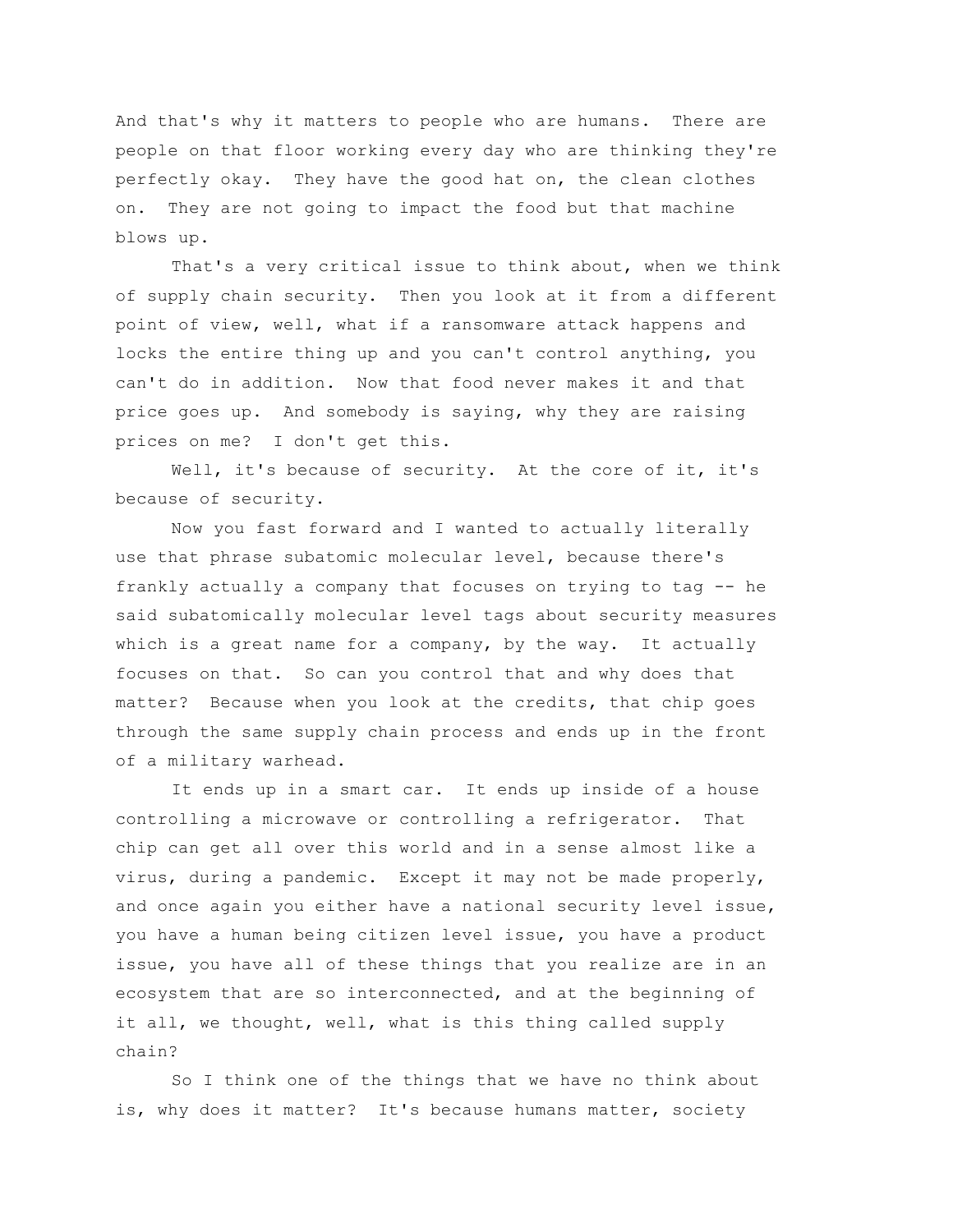matters, we matter as people and we need to not only stay alive but we need to have products that actually are going to work the way they are supposed to, and keep our economy moving the way it's supposed to.

>> MELISSA GRIFFITH: Thank you so much, Hemu. I think you did a good job of why do we care and what does it look like in practice? Sometimes practice supply chain security sounds like a really long buzz word and it's hard to visualize it. Tatyana, you will talk about the strategic planning and the broader picture, hovering us up a little bit.

>> TATYANA BOLTON: Yeah. So if you think about it from the human aspect and knowing somebody who -- knowing someone who owns a business who is affected by supply chain outages. I think a lot of us have seen some of that become reality during the pandemic, with toilet paper shortages, which are -- which was a supply chain problem. SolarWinds and semiconductors, all of those things kind of made it real.

And so, you know, I want to -- but I want to talk about it from a broader perspective. Today, republicans and democrats alike are taking this very seriously. With have seen some recent actions like the Chips act and the NDAA, all of it is moving into a direction of making some progress on supply chain strategy.

But we still have yet to sort of accurately and crisply articulate one cohesive strategy for the United States. And so, you know, we're trying to do that with a -- with an initiative called the Secure Competitive Markets Initiative, trying to pinpoint what questions are not being answered or even addressed. So we're trying to do three things. Facilitate a discussion and build connections between people, provide some good resources and try to get people on the same page, and then -- and then sort of propose recommendations.

But what I want to focus on is, you know, there's some questions, big questions that highlight the central tensions of this issue that we haven't really considered. So, for example,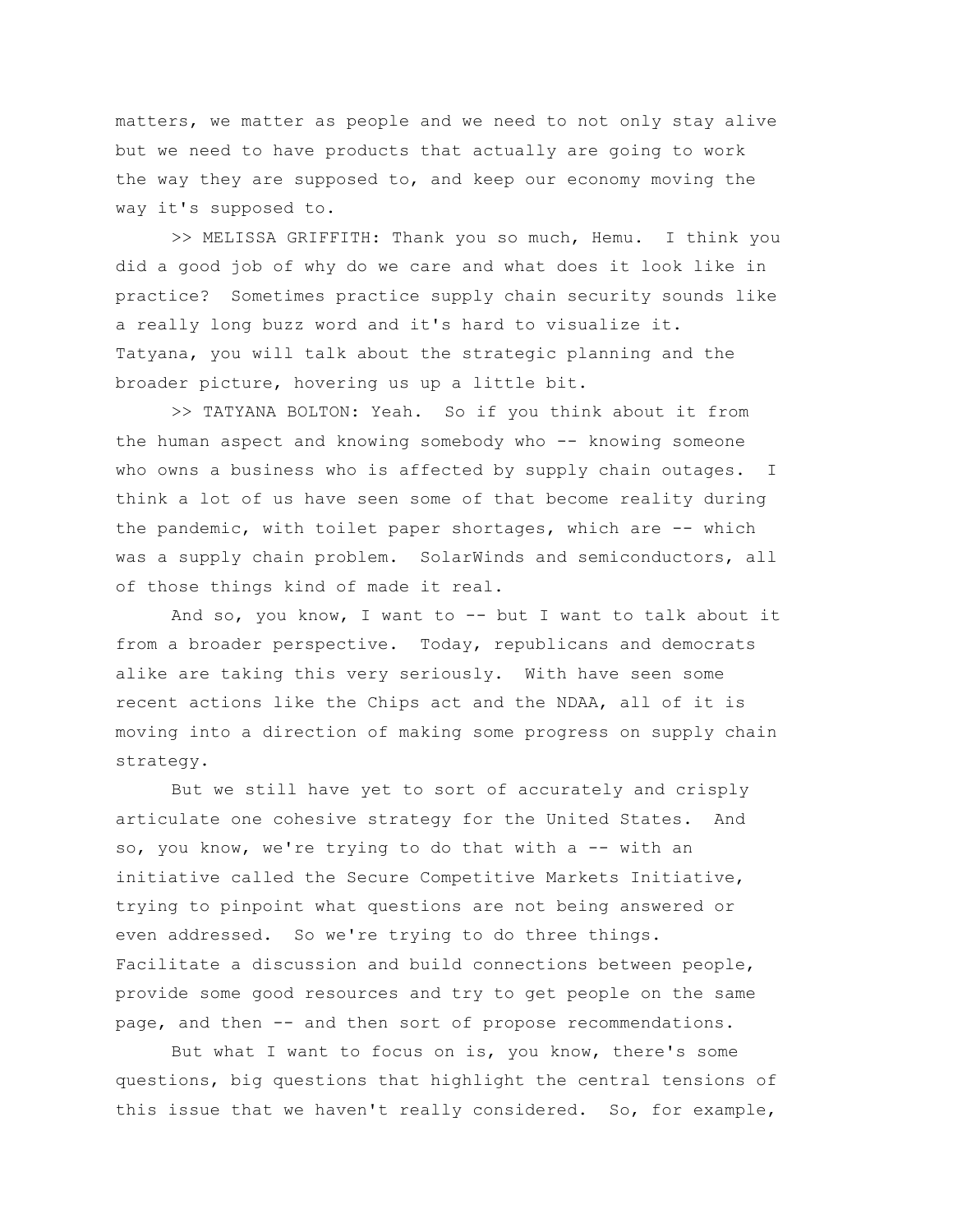what is reshoring or onshoring?

We aren't -- a lot of people have brought that up as a solution to the supply chain issues, right, bringing everything back to the United States, making sure that we are making things -- making things within the US, but if you think about, it we need to be considering our allies as well.

We need to think about what is best for our economy? Is it really going to happen bringing everything back on our shores, bringing all manufacturing back to the United States? I think that's highly unlikely.

So as we are talking about investments, we need to be thinking about more broadly what we want to do and how we are going to do that.

What is a realistic strategy and plan? And whether geography is an indicator of security.

So the next question is: What does the United States actually want to achieve? Right? So there are limited resources and there are -- there's limited time. I think where the federal government and sometimes companies get into a little bit of trouble is they try to eat the elephant whole. If everything is a priority, nothing is a priority. I think what is most important is for us as a nation to decide, you know, what is our main goal? What are we trying to achieve?

Is our goal to constrain China? Is our goal to, you know, tear down their economy, to make it harder for them to manufacture, to make it more difficult for them to trade? Or is it to build ourself up as a nation, to create resilience within our networks and secure our own supply chains and to build up our economy?

Part of the problem, I think, in the last few years has been that we can't articulate that strategy, and therefore, our policies and our tactics have been fairly, you know, undetermined. We have got some actions going on in the federal government. We have some -- at one point we banned Huawei, and then we banned TikTok, but then we don't ban TikTok.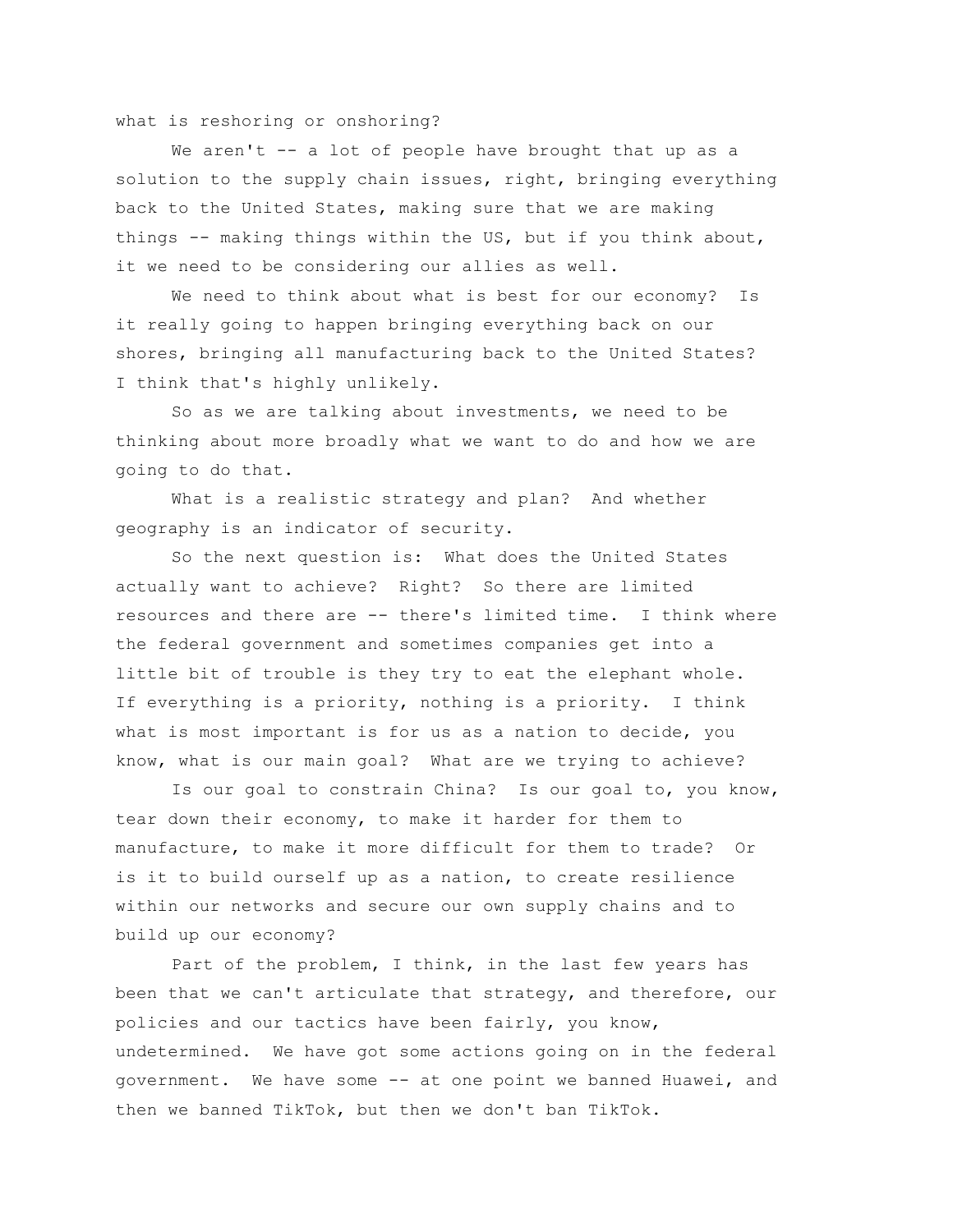I think it's difficult for the federal government to operate, when you don't know what is going to happen with the government from day one to day ten. I think what is most important is to answer those questions. I think for us the right answer is to have a US-centeric strategy, one that focuses on -- one that focuses on building up American resilience, on focusing on our supply chains, diversifying the supply chains and most importantly, including allies in those supply chains.

So that we have a smart strategy. And then the last piece is how can a government or parochial entity make common ground with businesses? I think we need to remember always that American strength comes from our economy, and in order to do that, that economy is based on business. And so we need to make sure that we are having those conversations, including businesses in the conversations, in the policy discussions and the strategy discussions and we talk to the people who, actually, for example, work in China, would have multinational businesses, who feel the -- feel the pain of a policy from the United States that goes back and forth on any given day and the number of man hours and dollars that are put into trying to figure out precisely where -- where the United States is going.

So you know, I think we have a lot of questions and so I'm eager to have this discussion to see where -- which ones we can answer today.

>> MELISSA GRIFFITH: Thank you so much. I think between you and Hemu, we have established what the concerns are and really grounded that and laid out the policy aperture and some of the gaps we can discuss going forward, but where we do, that I want to give Greg his five minutes who will pull us down to one particular sector around critical infrastructure. Greg, go ahead and take it away.

>> GREG RATTRAY: Thank you, Melissa. I think I will build on the prior remarks but, you know, probably put it a bit more in an operational perspective, bringing, you know, sort of both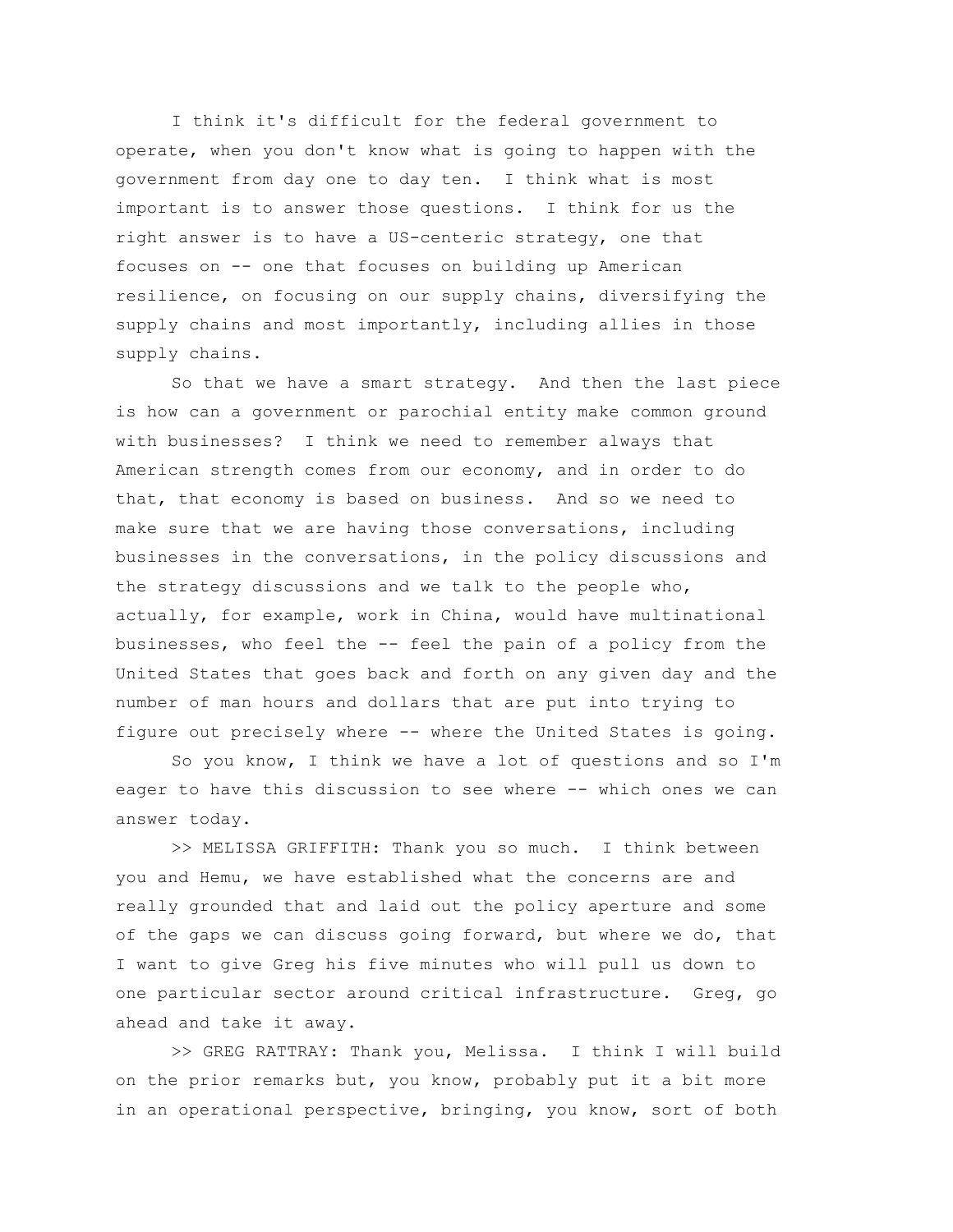national security operational perspective, including how national security organizations go after the supply chain as a way of achieving their objectives, and then having spent, you know, years at JP Morgan as a chief information security officer and trying to keep that highly digital enterprise, you know, rolling in the global sense that Tatyana has pointed it out across borders and keep global markets working.

I will challenge a bit the premise. Hemu, you did a very good job of giving us, you know, a very real world view of the classic thought about supply chain. I will also say that those supply chains are empowered by a digital ecosystem and when you talk about software security, you are not talking about a typical supply chain. It is not a bunch of things that move in a linear fashion. We have evolved into a digital ecosystem that's constantly interactive, and if you look at the things that have come up, you know, particularly SolarWinds, you know the Microsoft Exchange, I don't think you want to think about securing those reliances on those sorts of products and services, as a -- you know, the way you secure the movement, even of chips, let alone the movement of food, right?

Like, the movement of food depends on those digital -that digital ecosystem functioning properly, but when we think about securing the digital ecosystem, I think the supply chain metaphor can be a little bit problematic. Hopefully over the course of the next 40 minutes or so we can discuss that.

I think what you have to realize there is what we're moving towards and I am just of late becoming more and more - not just concerned. I mean we are reaching a point where, you know, we knew about global warming, you know, 20 years ago. California and the West Coast is burning down. We are close to that point with our digital ecosystem. We know that the way we use the digital ecosystem is exceedingly difficult and expensive to do securely and therefore we are not doing.

You know, running a software reliant, digitally reliant business, is a -- it requires risk tradeoffs and we are going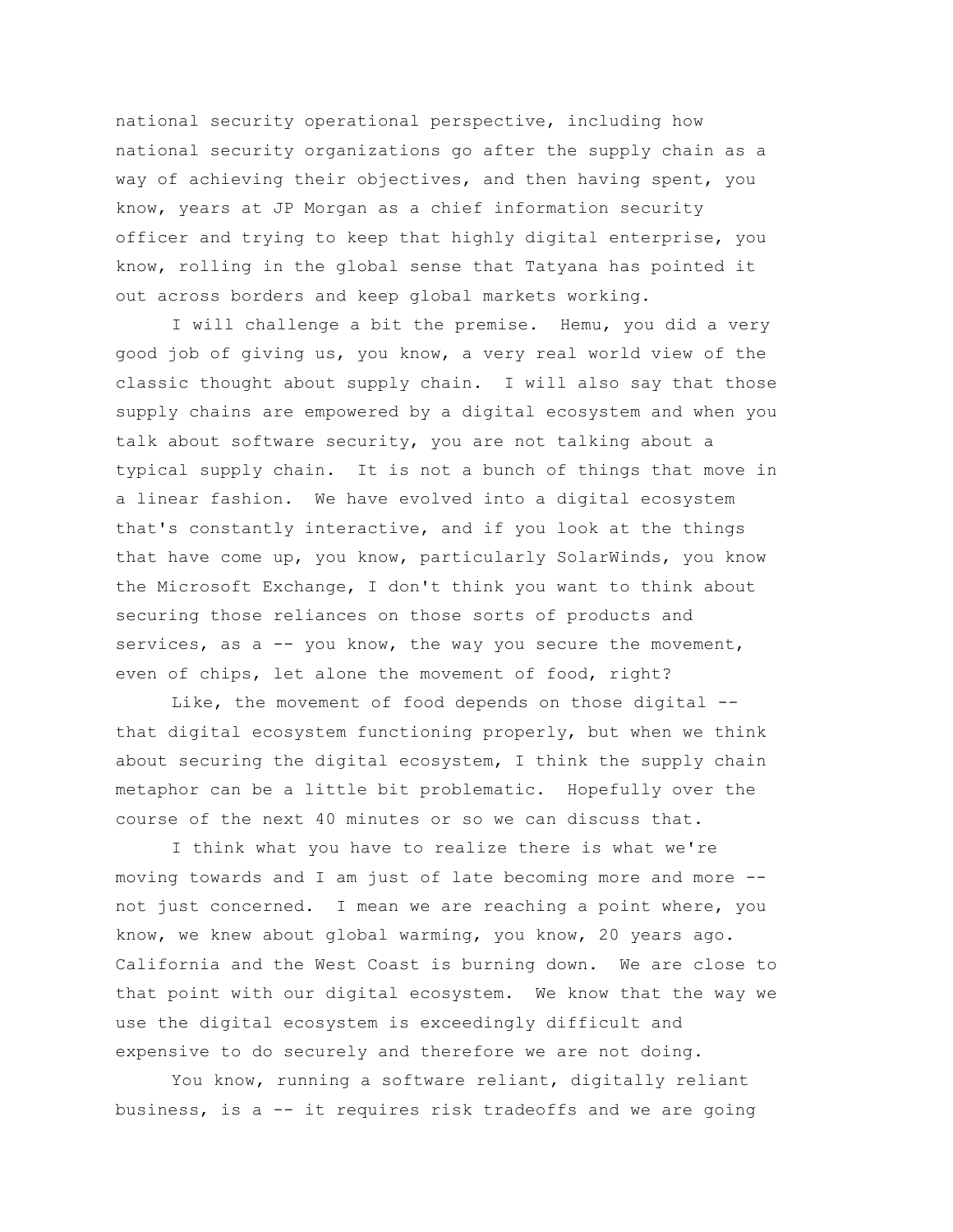headlong into digitalization and we are not ready on the security side of things obviously.

And as adversaries, disruptive nation states, you know adversaries understand all of that and we are seeing it every day and every week.

I will tell you, it is not a new phenomena for intelligence services and cyber attackers to understand that getting inside the digital supply chain, getting inside software used by enterprises. SolarWinds is a US company. All intelligent services get inside widely used software. They understand that software is updated. And therefore, they can get in. It is scalable from the attackers side, to go inside products that you know are going to get inside of a bunch of organizations that you want to either steal information from, monetize that information if you are a criminal group, or posture it to lock up everybody's computers, whether you are a criminal in conducting ransom operations or your nation state disrupting critical infrastructure.

I think we have to struggle with the fact that the headlong rush into digitalization and the use of cyberspace and the Internet, since we are in the IGF forums, comes with risks and we have not equipped people, financial, or even the disruption of the food infrastructure that we recently had, through ransomware and the Colonial Pipeline incident. Those operators don't have the tools to equip them to keep their digital environments secure, their digital supply chain secure if we use that.

So you know, we will get into it in the discussion, but, you know, one thing that I'm going to recommend, and it was sort of -- it was brought up as a question in the first portion of the session today, but you have got to get -- part of resilience is just willing to be disruptive, even if you do all the right things.

I think we very much underestimate the ability of critical infrastructure providers, but, you know, even as an individual,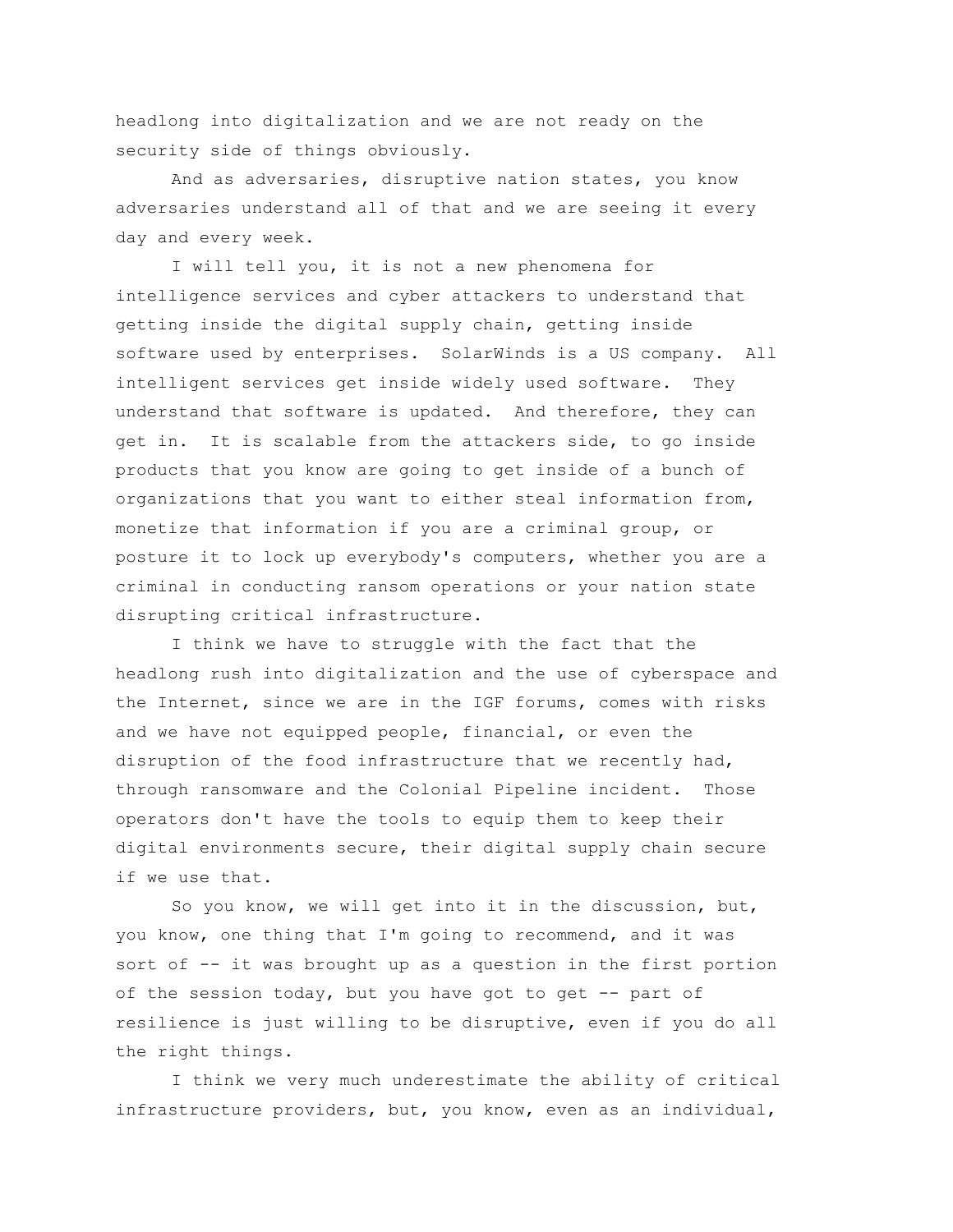your own -- if you suddenly realize your identity has been hacked, do you have a game plan? If you are colonial pipeline, and your systems your billing systems are not used -- usable, are you going to have to shut down the nation's -- the East Coast's gas supply because somebody locked up your billing system?

You know, we have got to get organizations understanding that they can't prevent that. If they are targeted, an attacker will be able to get at them, especially if they are running national security grade. So I'm a very large advocate of being ready for those bad days and thinking through that.

I actually think that's unfortunately, for a prolonged period, we will not fix our defenses in less than I decade. As we fix our defenses, one the things we should do and this gets to hopefully something we will discuss is public it private partnership. We need to make it tougher for attackers to operate in the Internet, hide there, run criminal operations, run intelligence organizations, and I think the community that's on the phone, you know -- on the phone? That shows how old I am. On the Zoom today, you know, realizes they have a role. Telecommunication providers, demanding registrar services, you know, these sorts of organizations have to be collaborative and basically making it hard for malicious activity to occur. We have to make it hard on the -- you know on the criminals and the nation states that are outside of the norms and conducting disruptive attacks.

Melissa, I will stop there for the moment and look forward to the discussion.

>> MELISSA GRIFFITH: Thank you so much, Greg. As a reminder please drop your questions in the Q&A function. Not in the chat, but the Q&A function to they pop up magically my screen. I want to talk about some of those things you mentioned, Greg. You mentioned things like public/private partnerships but you mentioned an ecosystem, trying to understand what a digital supply chain looks like and in the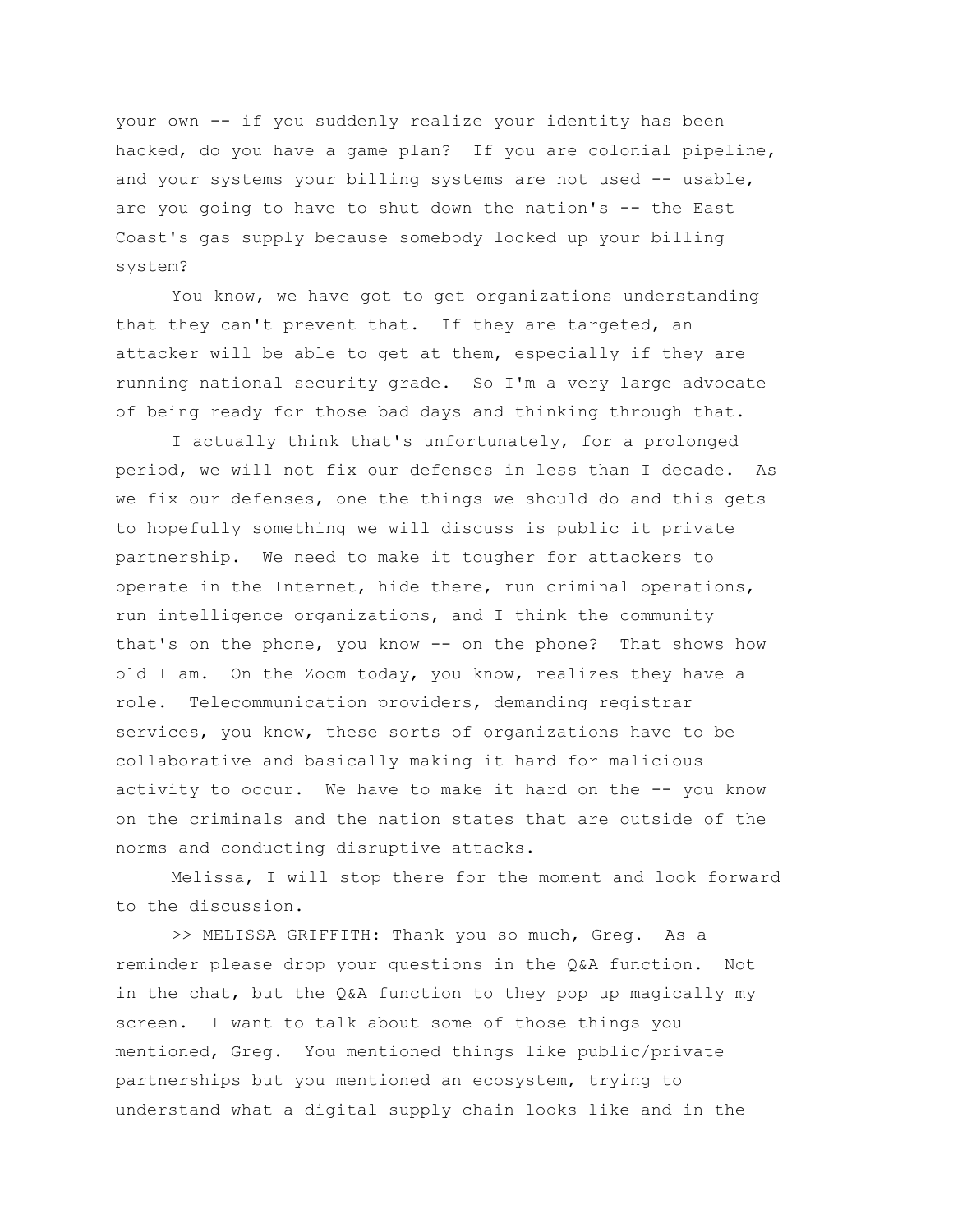ways that is different. We know that presently Congress and the Biden administration have increasingly focused on cybersecurity and critical supply chain on the software space and the hardware space. We sue the recent executive order and there's also now companion efforts coming out of NIST to implement that order, looking at defining what counts as critical software in that software supply chain.

So we have heard from Hemu that software supply chain security is critical for organizations and businesses. Greg has talked about that as a much more complicated issue than traditional software supply chain. Thinking about kind of going forward from there, how does critical software, that thread, fit into the conversation about supply chain more broadly, and kind of digital supply chains? Is that the right approach? Is that the sort of same -- borrowing these physical critical infrastructure problems and I will start with Greg and then Tatyana and then Hemu.

>> GREG RATTRAY: Sorry, I'm in Manhattan, if you can hear the police siren running down the street. That's not an uncommon sound.

I think it makes sense, you know, for the government in its role in trying to go create a more secure ecosystem to focus its efforts on the, you know, things that they probably have unique ability to pull together the information and understand, underpin critical infrastructures and? Or widely distributed. And, you know, therefore, help both the government itself and the nation as a whole, you know, understand whether those key elements of the software environment are more or less secure, work with the developers to make them more secure, but also provide, you know, information. This is something that I think we will discuss about how close the public and private sectors get together about things that might be subverted, right?

Like the government has unique insights into whether a given product or service is subverted by a foreign adversary or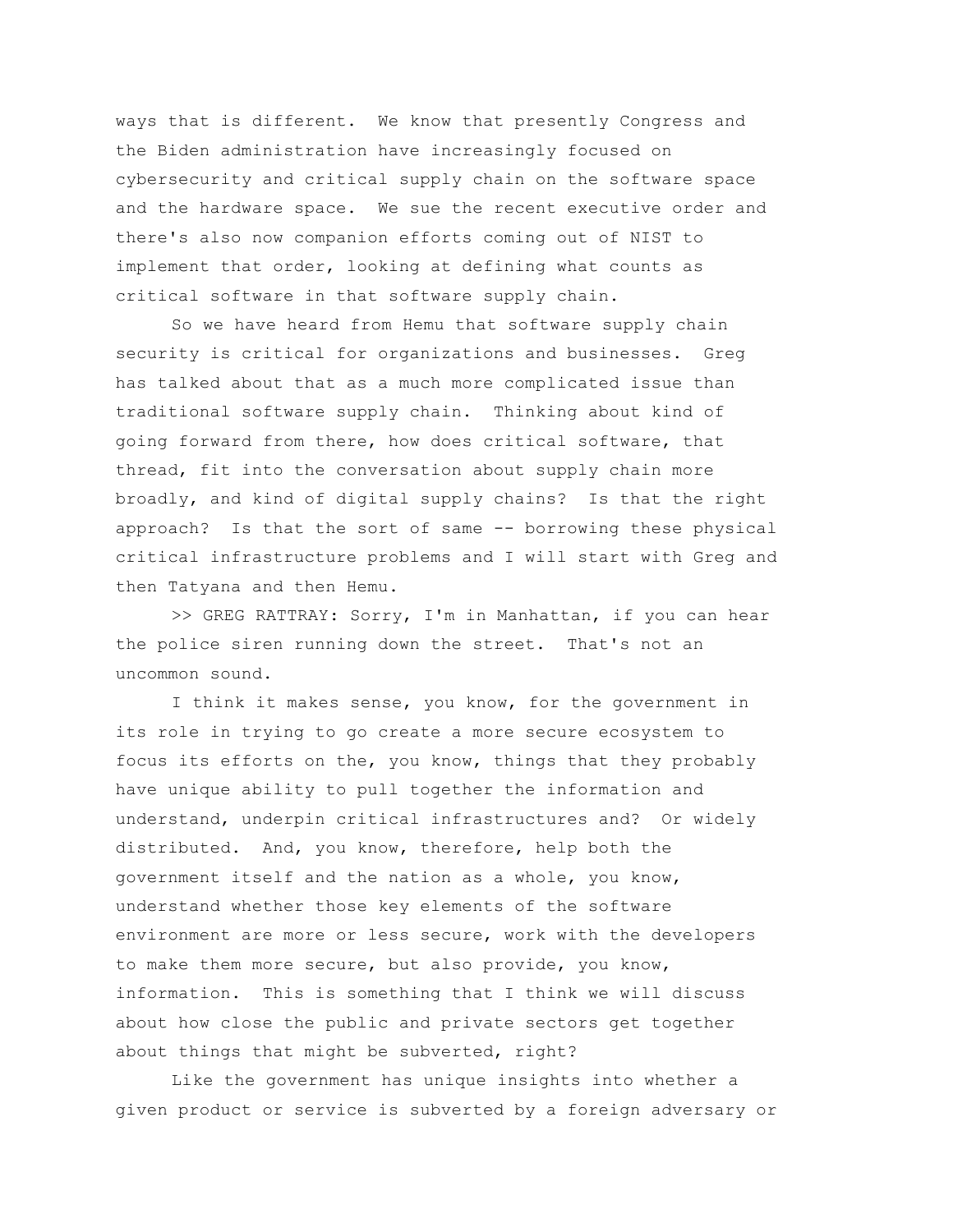hopefully criminal groups as far as the law enforcement and the national security as I mentioned for that. But that won't map completely on to enterprises. And enterprises need to know where the critical infrastructures are reliant on technology, including software now increasingly dominantly software and that map could be -- it will include nichey little things that are not in the government's big list of critical software, but they could knock out an institution because of, you knoll, unique small software service, package, provider it has that does something critical in that business.

I think you are finding this at least in some industries, sometimes driven by regulatory forces to be -- understand operational resilience, which I think is a good move from sort of expectation of companies will be resilient, but you have heard that theme from me.

>> MELISSA GRIFFITH: We have the resilience buzz word in. I think we would have been terrible if we didn't say the buzz word resilience. Tatyana, do you want to take it from there?

>> TATYANA BOLTON: I completely agree with Greg. I think a lot of it has to do with mapping from one agency to another, making sure that they are all coordinated, making sure that we are addressing the issues in a coherent manner. You know, I think this is where CISA's and RMC, the National Risk Management Center comes in. They are working on or have worked on national critical functions, all of this should obviously be tied and I think has been coordinated with NIST, and their efforts on defining critical software.

I think for a long time, we didn't include software into some of those discussions. We were -- when focused on critical infrastructure, we were focused on, you know, broad sectors, but, you know, we didn't even get to, you know, like really putting in the SBOM concept, until the latest EO. I think it shows how far we are coming from where we have been.

So you know, I'm hopeful that all of these efforts will work together. I think there still needs to be more support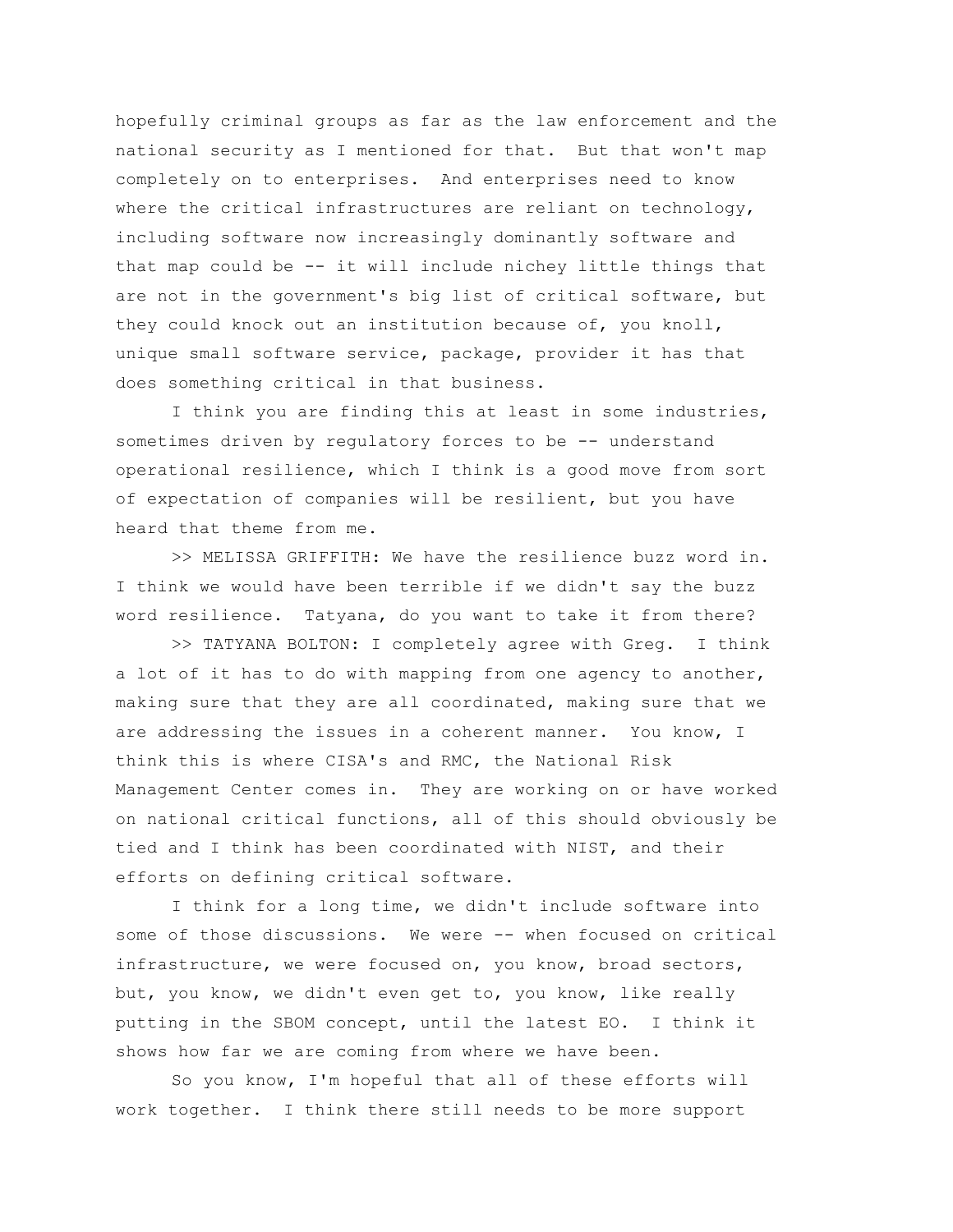for sort of the software supply chain, security ecosystem. You know, the UK, for example, released an IoT bill years ago. We still have not kind of -- as in the United States has not released or passed a law on IoT security and we also have not passed a data security and data privacy bill, which I think for the record is tied together and I think it's critical. I think it's critical for the FCC, as the only enforcers of that theoretical law.

I think we still have a lot of work to do.

>> MELISSA GRIFFITH: Very helpful, reflecting on how far we have come as well as how far we have to go. Sometimes we just focus on the last piece. Hemu?

>> HEMANSHU NIGAM: I think one of the things we need to keep in mind is who are we doing this for? That's people. I don't know how many times I get a call from people who says, I hear about this stuff, but what am I supposed to do? It's not give me advice, but tell me what actually to do, and that's one of the greatest challenges that we always have, because in the cybersecurity world, there's so many different things you can do, but you want to break it down to an actionable steps for that either individual business or that enterprise level organization because what they need no do are oftentimes somewhat different, but at the core, exactly the same.

And what that means is, for example, focusing on things like, are you running a tack and pen test, every time you do a major feature change or things like that.

Are you training your people so you have technology, you have policy and people, are they all kind of getting hit at in regular intervals in what would turn out to be a holistic approach to securing yourself which goes to really what Greg was talking about is make it difficult for the hackers so they move to the next, right? That's how you protect yourself. No, don't come here. Not my neighborhood because I'm actually caring about this.

But people need to understand what does it mean. If I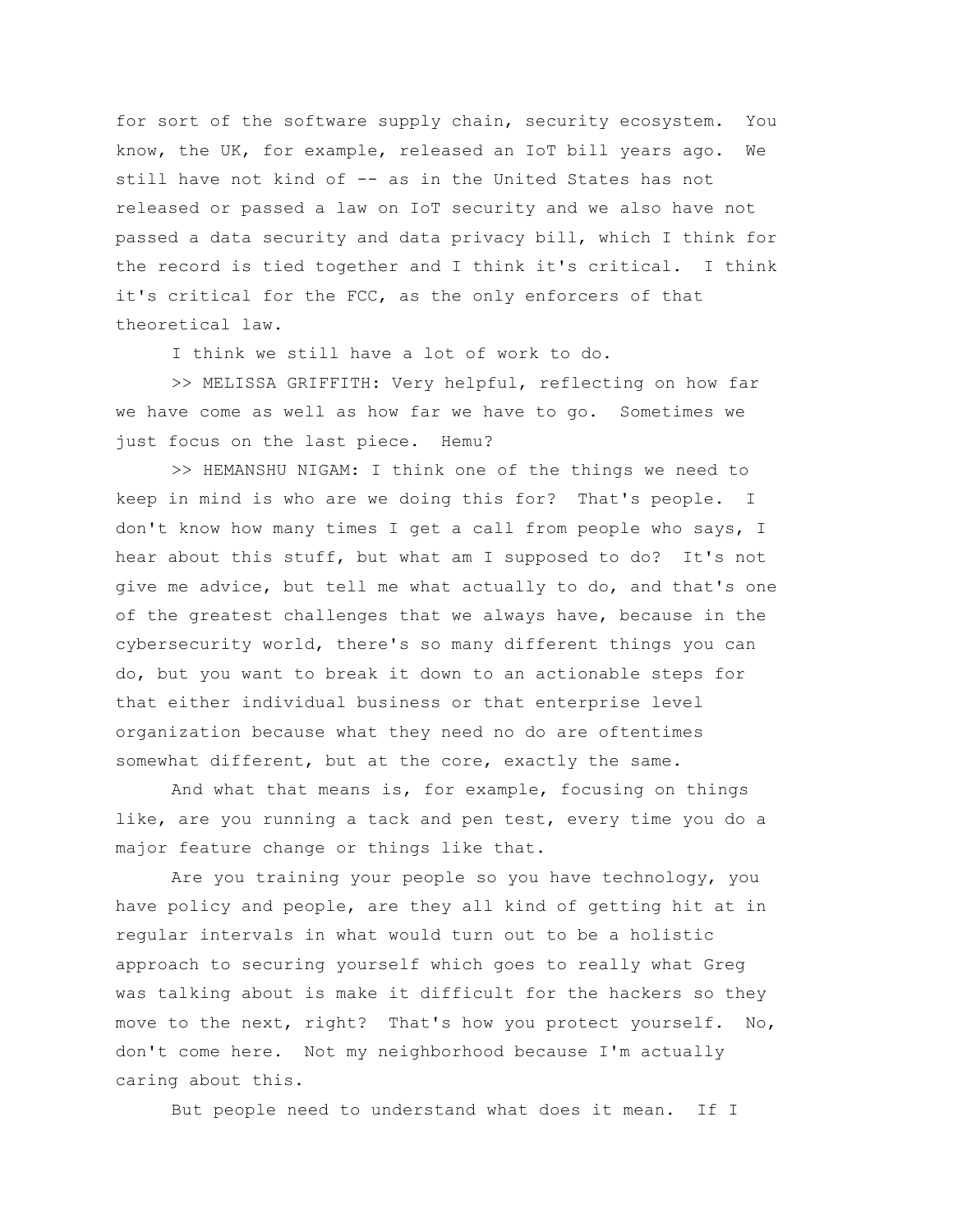said to a business, you need to secure your building a bit better. They will say, well, okay. They are not going to say, what do you mean? They know they will call the security or look at their locks and do all of these kinds of things. If you say that to a business or a person today, the first question is I don't even know what that means. Don't get techie on me, right?

So that's one of the things that we have to start looking at even more, even though we say this every time, we say, every single panel I have ever been on, we talk about that, how do we simplify it so people understand, but I think we can't stop doing that, because those folks are never going to enter the world wherein they are going to be in their supply chain world on the ground, working in a factory. We will be the ones doing it. We will be teachers, educators and counselors and think like that as opposed to advisors which is a very different thing.

>> TATYANA BOLTON: If I may.

>> MELISSA GRIFFITH: Yes.

>> TATYANA BOLTON: I think that's a great point, because a lot of times people think it's about buying something, spending money on the next new technology or implement buying some kind of product that will fix -- magically fix your security. A lot of it isn't that. A lot of it still remains to this day, issues of not doing two factor authentication, having poor configuration management, and not training people for - against phishing attacks, right?

Like, it's still some of those basic issues of training and, you know, protecting your perimeter. That is surprising, but -- and kind of sad to be fair, but it's on issue of policy, not about technology.

>> GREG RATTRAY: And I will try to build on both Hemu and Tatyana's themes, because I completely concur. With, you know, right from Tatyana, it's people, process and technology, probably in that or maybe process, people and technology, but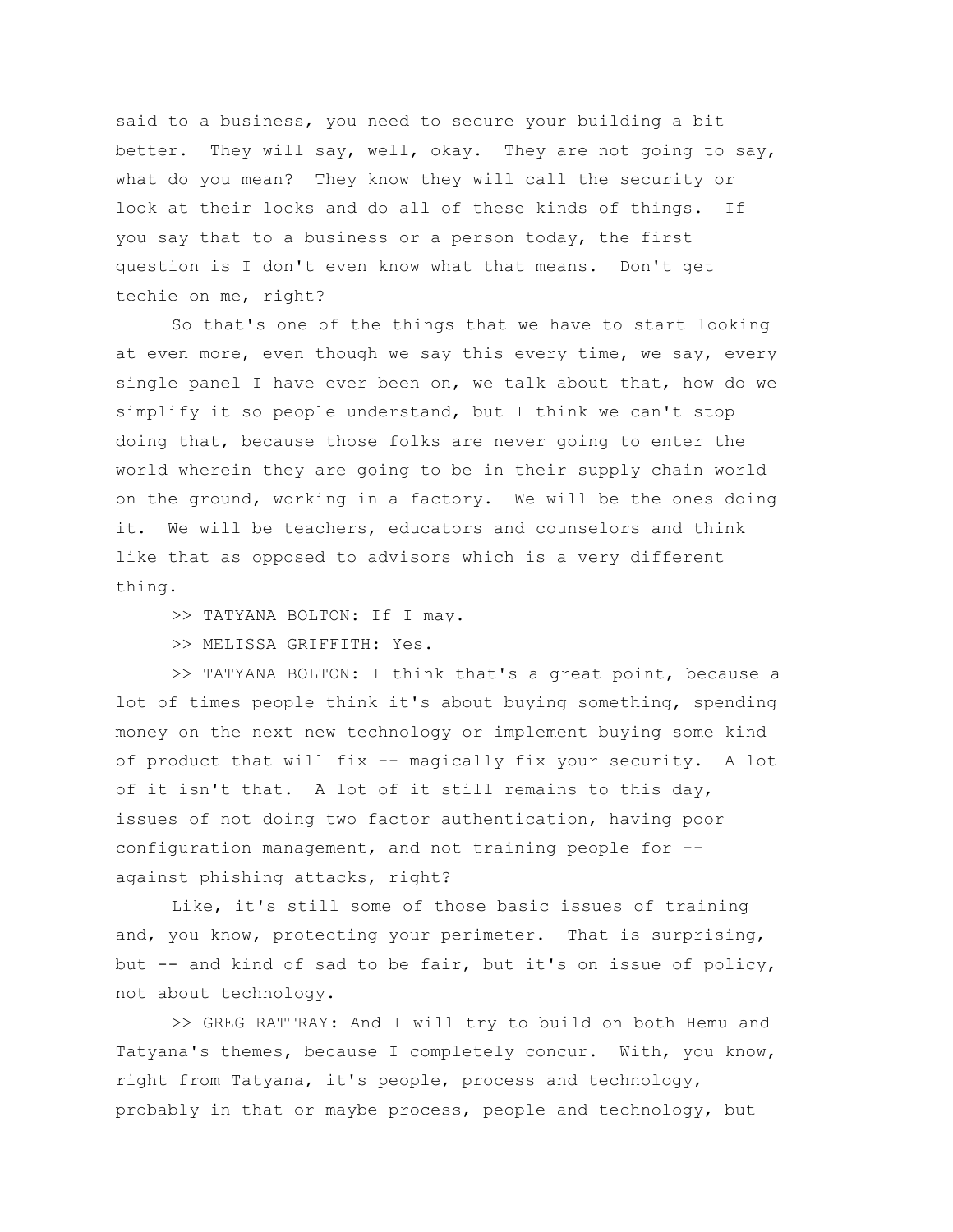we are definitely at a state where there are no cybersecurity tools you can buy that are going to make you secure. Most enterprises, I will guarantee you, have too many tools, and they actually have the people expertise even to use the tools that they have.

We have a massive deficit which we all know and the actual sort of front-line technological skilled users of the tools and the network operators we have, being able to just run networks in a process, you know, as strong security process, everywhere from, you know, the user not clicking on things, to, you know, being in with teams trying to create secure edges and firewall rule sets to keep adversaries out. That's not easy. It requires technical expertise and there's not enough guys and gals on the front-line.

The other thing to Hemu's point, business leaders have to -- they all know that they have to have a digital strategy. Increasingly, you know, a great portion of most company's revenues comes through being able to operate in the digital environment. You have got to make business leaders responsible for risk management. Like, if your service -- if your ability to take customer orders and deliver products to services and customers pay you, if you are running a business and you've got profit/loss and you get knocked out, that's a business leaders problem, it's not the CIO or the CISO, the business leader should be dinged for that if he has not invested in the proper controls and resiliency necessary to keep his profits going, because he's going to get attacked, right?

Like, that is part of your norm. If you didn't have -- if you weren't investing in locks on your doors as a business leader, and your security guy goes, yeah, I told the leader that but he didn't give me any money. I didn't lock my doors an people stole all the TVs out of your warehouse, the business leader would get dinged if he didn't put the money into the locks, right? So we need to --

>> TATYANA BOLTON: It's absolutely a leadership issue. We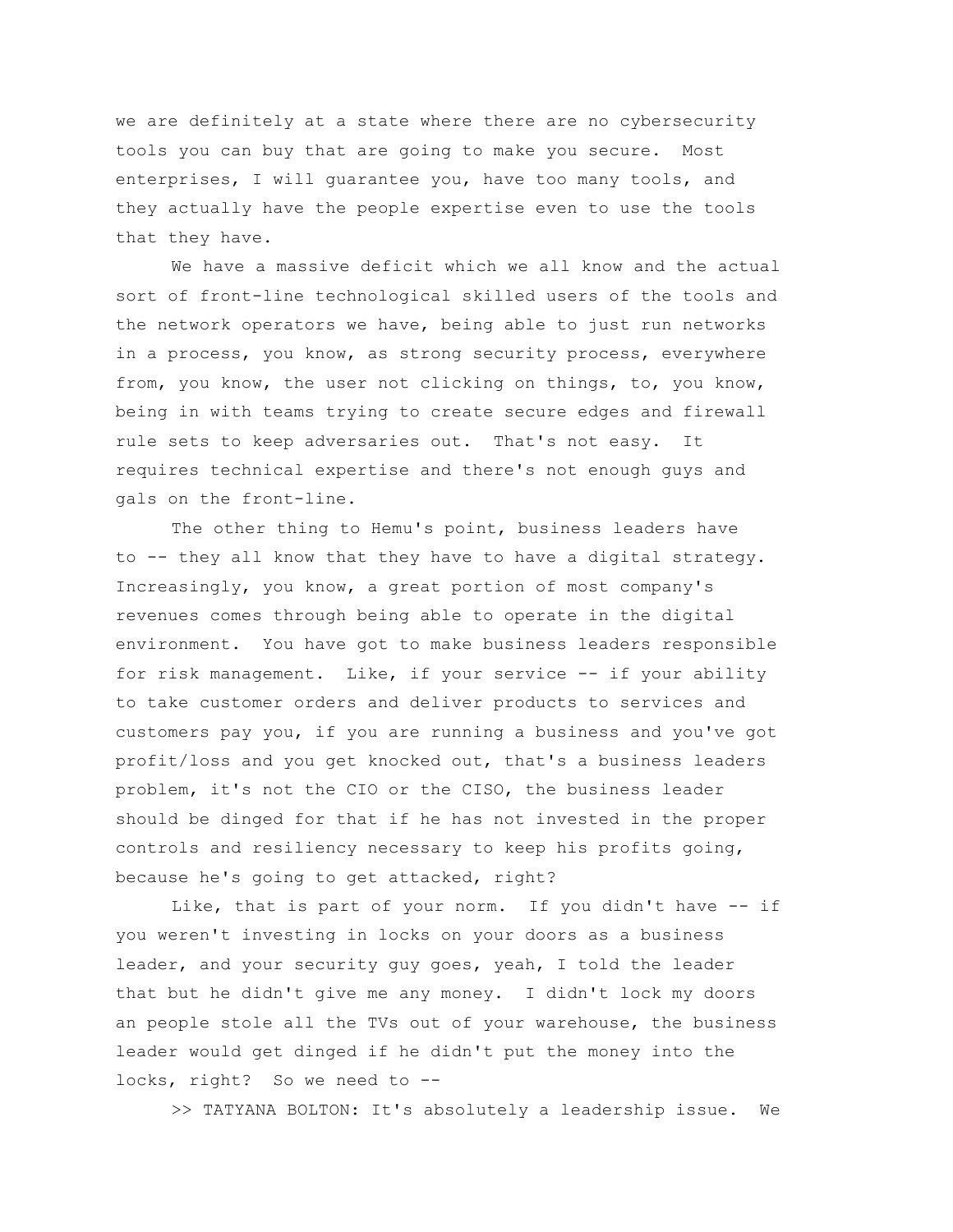remain sort of focused on the CIO or the CISO, the CISO gets fired if there is a major breach. We still have this culture kind of like, you know, all hacks are bad, and it means you have terrible cybersecurity.

That needs to change. That's not necessarily true, even the best protected systems don't keep all of their attackers out.

But especially if it's a state actor, but, you know, it needs to go up to the highest levels that. Speaks today need to educate and improve the cybersecurity awareness of leaders, of CEOs. You know, as you take an accounting class in business school, I think you need to be taking a cybersecurity class as well.

You know from a leadership perspective, right, what does an organization need to broadly secure their organization? What is the bottom line? That's the age where we are now and that's not part of their general curriculum.

- >> HEMANSHU NIGAM: And I want to --
- >> MELISSA GRIFFITH: Go ahead, Hemu.

>> HEMANSHU NIGAM: I want to build on what Greg and Tatyana have just said. My son took a class, an online course because it ended up being online, but it ended up being how to understand business. And what they did was they took a concept and said, take this concept and go through all the different steps you need to go through, and eventually come out with a product on the other end.

Well, interestingly, that is the perfect place to insert that cybersecurity component to it. If you think about traditional business, everyone is taught you need marketing and pricing and you need to have the right kind of products and you need to figure out what is the cost of the product versus what you can sell it for, and what is your net profit, your gross profit, you are taught all of that, but no one is sitting down and saying, and by the way, you also need to figure out how you will secure it.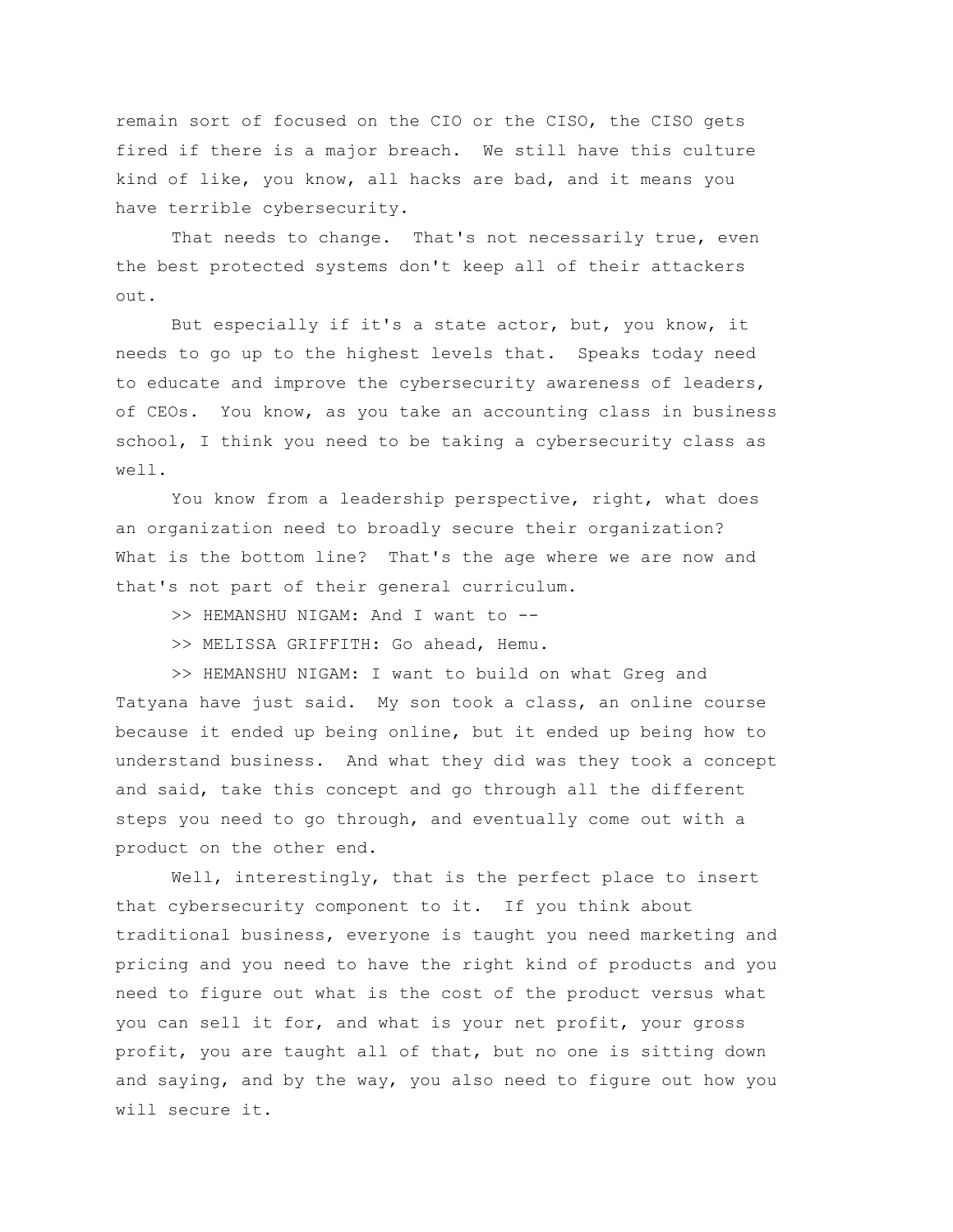I'm one of those, you show me your great idea and I will tell you what the bad guys will do with it and then we'll sit down and talk about how we put in the right things at the DNA level to make it less likely that would happen.

So I think that's one of the those things that we can even think about at the pure education level of regular student who is going through without even realizing they just got trained in cybersecurity. And that goes to --

>> MELISSA GRIFFITH: I think we pulled a bunch of these different threads that have come up in these conversations from the role of government and sort of policy setting from the top to very specific sort of operational realities and resilience to education initiatives and really talking about how we approach security by design in our products and also the kind of responsibilities of businesses in this space relative to the government and other organizations.

I would like to take this public/private, which we said now several times and kind of pull it out a little bit and I will start with you, Hemu, because I know that you have some thoughts around hacker communities and visibility and intelligence. Thinking about some of the units where the private sector and the government can work more collaboratively together to achieve some of the goals and I will start with you, Hemu, and then you Tatyana and, Greg you can finish us off.

>> HEMANSHU NIGAM: When we think of the intelligence community, first thing they think of is that's the three-letter agencies no one wants to say CIA or, they live in that world. But the reality is, hackers are actually  $-$ - they have to speak to each other to figure things out.

People forget that. They are not going to meet in a coffee shop physically somewhere because they are working - one hacker is sitting in one country and another one is 2,000 miles away in a different country. They are all working together as a team, but they have to be somewhere. And the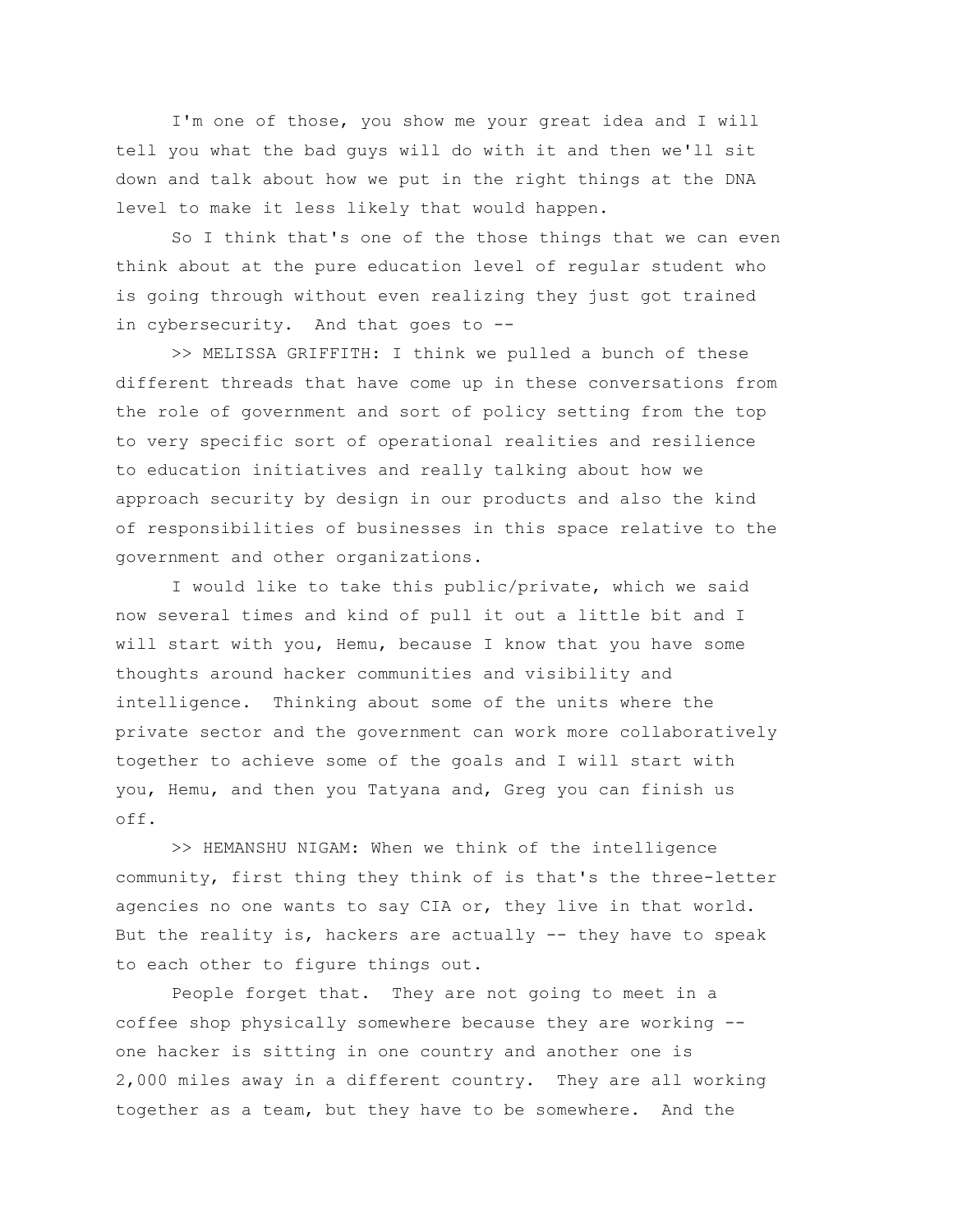intelligence community and the government sector has gone into those communities, and they get their intel and they know what may be coming. They think about it. They do their counter work based on, that but that's not actually something that you some be different nor the business community.

So many of those folks who do counterintelligence in the online world, I have worked with quite a few counter intel folks. They say I got out and I got out on this date. Then they will either work for a DoD as a contractor or they will have to find some other path, unless people like me come to them and say, hey, I could actually use your skill set to put you back into the world you were, and tell the business community -- tell people like me, tell people like my clients what is going on out there? What are they talking about? Am I on that list? Those are the kind of intelligence things that people are not thinking of, and yet, if you look on QR physical security. You have the security team that's working, walking through a mall. They are keeping their ears open. They are list to go what may be happening. They hear chatter and they go closer to the chatter. That's the same kind of physical work that you can bring into the online intelligence world and then bring it and use it in your business measures.

>> MELISSA GRIFFITH: Thinking about the public/private interplay and where the visibility and the situational awareness may sit and the private intelligence, and the communication that will Flay in that so we are situated in a situation to react to the types of threats. The very broad umbrella around public/private and the relationship between two. Where are some opportunities where if we could do this I think we will be in a much better position.

I'm sorry. I believe you are muted.

>> TATYANA BOLTON: Can you hear me now?

>> MELISSA GRIFFITH: We can.

>> TATYANA BOLTON: Sorry. So, you know, I think this' a lot that we can do. So I was on the cyberspace Solarium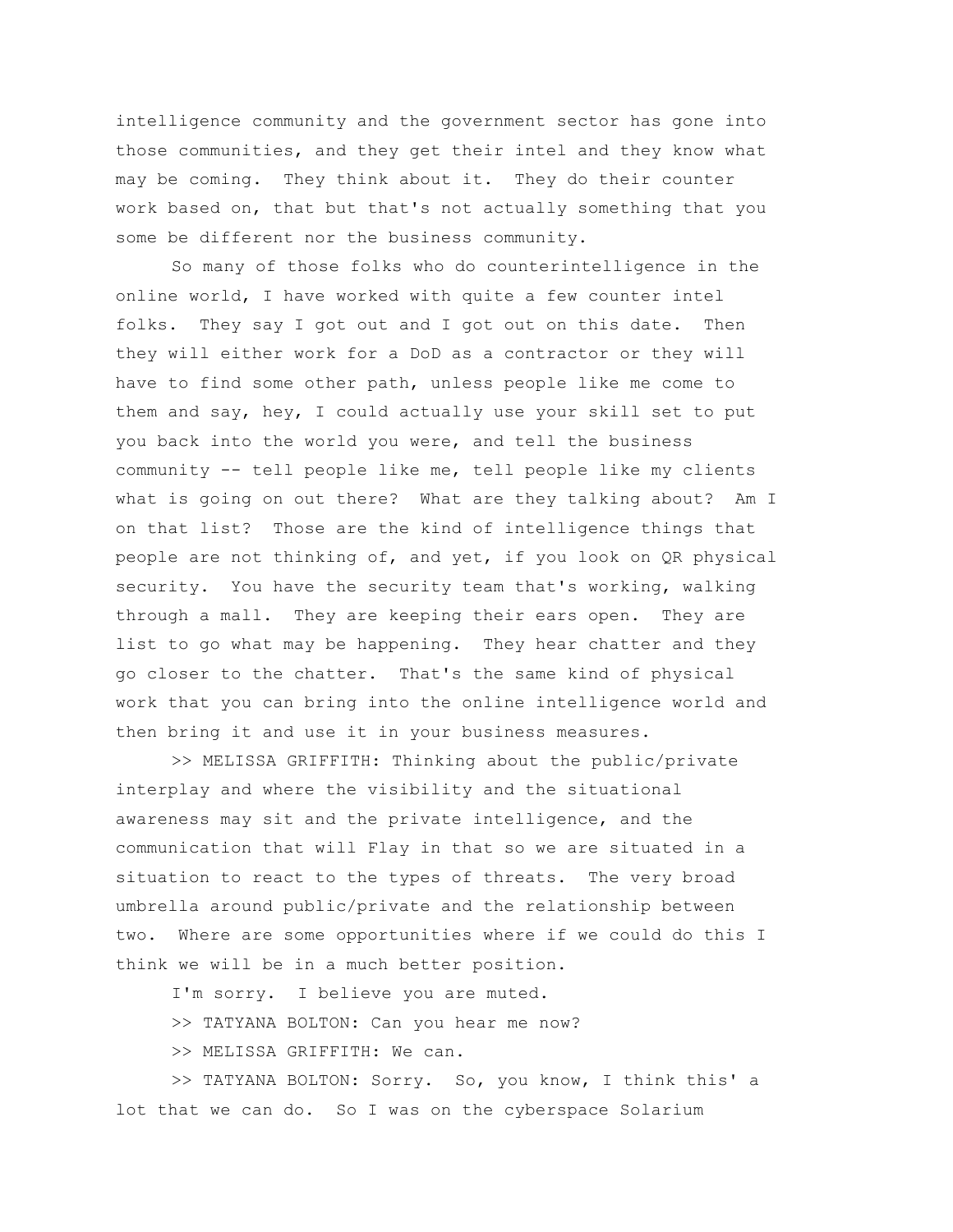Commission. We came out with a number of recommendations to improve private sector government coordination. One of the most important, I think is codifying this concept of systemically important critical infrastructure, whereby entities responsible for systems and assets that underpin national critical functions that I mentioned before, from the NRMC and at CISA are ensured the full support of US government, and shoulder -- on the other side, shoulder additional security requirements consistent with their unique status and importance.

So, you know, working on that broad umbrella, we have to identify and designate these entities. We have to insulate them from liability. We need to do security certification. We need to prioritize federal assistance. And identify and - identification and warning for intelligence support is important.

So, you know, there's  $-$  but there's more that we can do. We also talk about improving combined situational awareness of cyber threats, right? And that includes things like establishing and funding a joint collaborative environment, which would be sort of a common interoperable receive for the sharing and the fusing of threat information and other relevant data across the federal government between private sector and public sector actors.

I think some of the efforts on the hillside right now, to try and pass a national data breach reporting act, or put, you know, a provision of that into the NDAA, is  $--$  is key, because I think that right now, we're seeing perhaps 5 to 10% of the threats that we know about, and neither on the government side, nor on the private sector side could you possibly protect against the vulnerabilities and the threats that you are only seeing 10% of. We don't have a combined threat picture and with that, how do you defend your networks?

It seems like fighting a losing battle, which it is. So I know we had voluntary threat reporting. We have seen sort of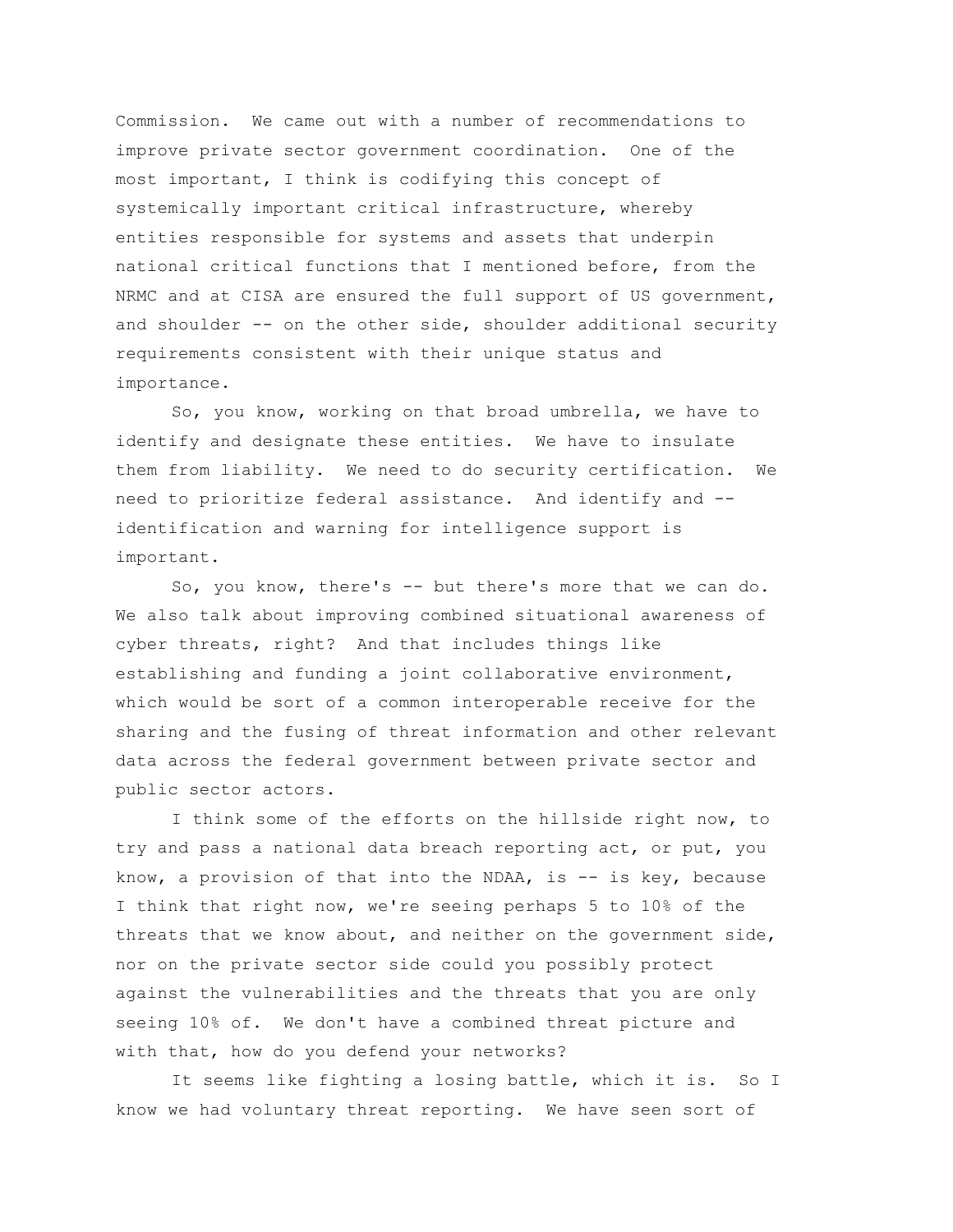some of the consequences of that system in the latest breaches and the continued increase in ransomware attacks. I think it's time to go to a nonvoluntary threat reporting, you know, framework so that we can get this combined threat picture.

>> MELISSA GRIFFITH: We have another plea for better situational awareness sort of starting off when thinking about the intelligence community outside of those three-letter agencies that typically come to mind and then thinking about paths forward there and the real iceberg problem of the 10 to 20% of your visibility and how do you address those threats and some questions about mandatory requirements.

We may go three for three with Greg on visibility. Greg, take it away.

>> GREG RATTRAY: I will try to reinforce a bit. Certainly what Tatyana has just mentioned. I led something recently called the New York Cyber Task Force which very closely with the Solarium Commission and even tried to reinforce the commission in the joint collaborative environment and situational awareness. So for those who are interested in sort of a more private sector look at what government private sector collaboration should look like, you know, there's that report out there, issued just this past spring, but this is building and close collaboration into some of the US government initiatives outlined by Tatyana.

I quess, you know, maybe make it -- try to make it a little more operational. You know, one thing -- three things and I will try to be very brief. There is good public/private collaboration at times on disrupting criminal botnets and the community that's online in this can be an active player in there. I'm a very big believer that the private sector should give the government the information necessary for the government to and the authorities, the disruptive authorities but we should not have the private sector doing disruptive activities and hacking back and those sorts of things.

We need to make it hard for our adversaries. So private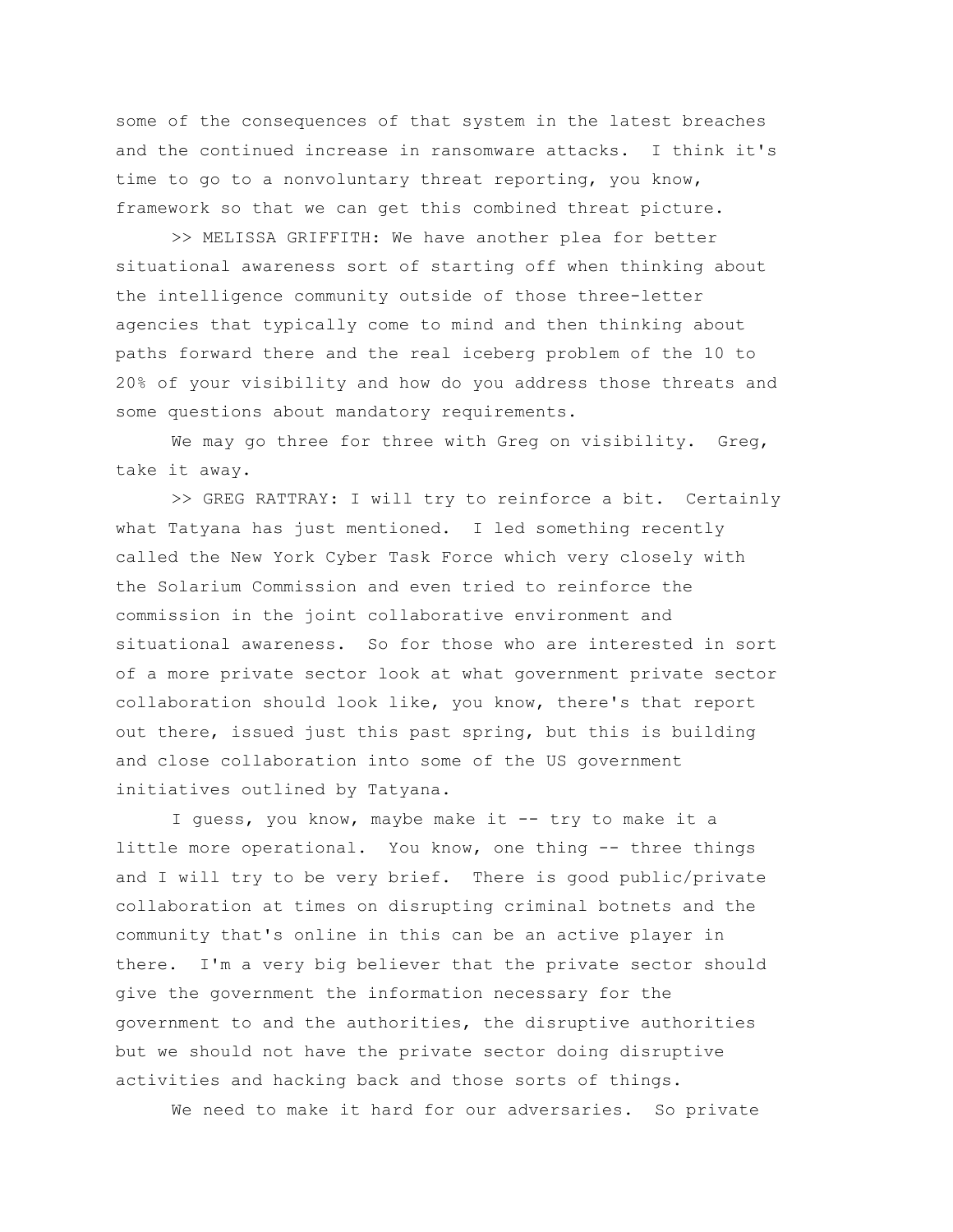sector -- the government has to bring the private sector in because the private sector has best information about what adversaries are doing and where they are located so the government can go after that.

So building on that, the other thing that the private sector knows is the assets and critical infrastructure, especially systemically important infrastructure as mentioned, and give that the to intelligence community to Hemu's point that those are the people out there looking in those agencies NSA, CIA at our adversaries but they should be looking if the adversaries are chatting about mainframe computers that make - that transfer payments as well as looking for information that they are chatting, about you know, F35s and, you know, major weapon systems. And that's the private sector driving the national intelligence community's, you know, intelligence gathering and then as appropriate feeding back to private sector entities protecting themselves.

Then, you know, where this goes in trying to link it back to supply chain, software supply chain security is how are we going to build that bridge when the government understands that a certain product or service may be the risk from being, you know, infected or having added features that an adversary put into that product to service for their purposes, and how do we get that information back into the decision-making as to what's in our digital ecosystem?

I think that's a -- you know, a challenge for this decade, as this whole cybersecurity, you know, situation evolves. We are in a worsening situation. We can talk about that, given that stipulation. We have got to do more to arm the private sector and even at the individual level to secure themselves.

This is not something where the government is going to secure the private sector or the government has to help the private sector secure itself.

>> MELISSA GRIFFITH: So we have some questions coming in. Before I pivot to a much more -- so we have done the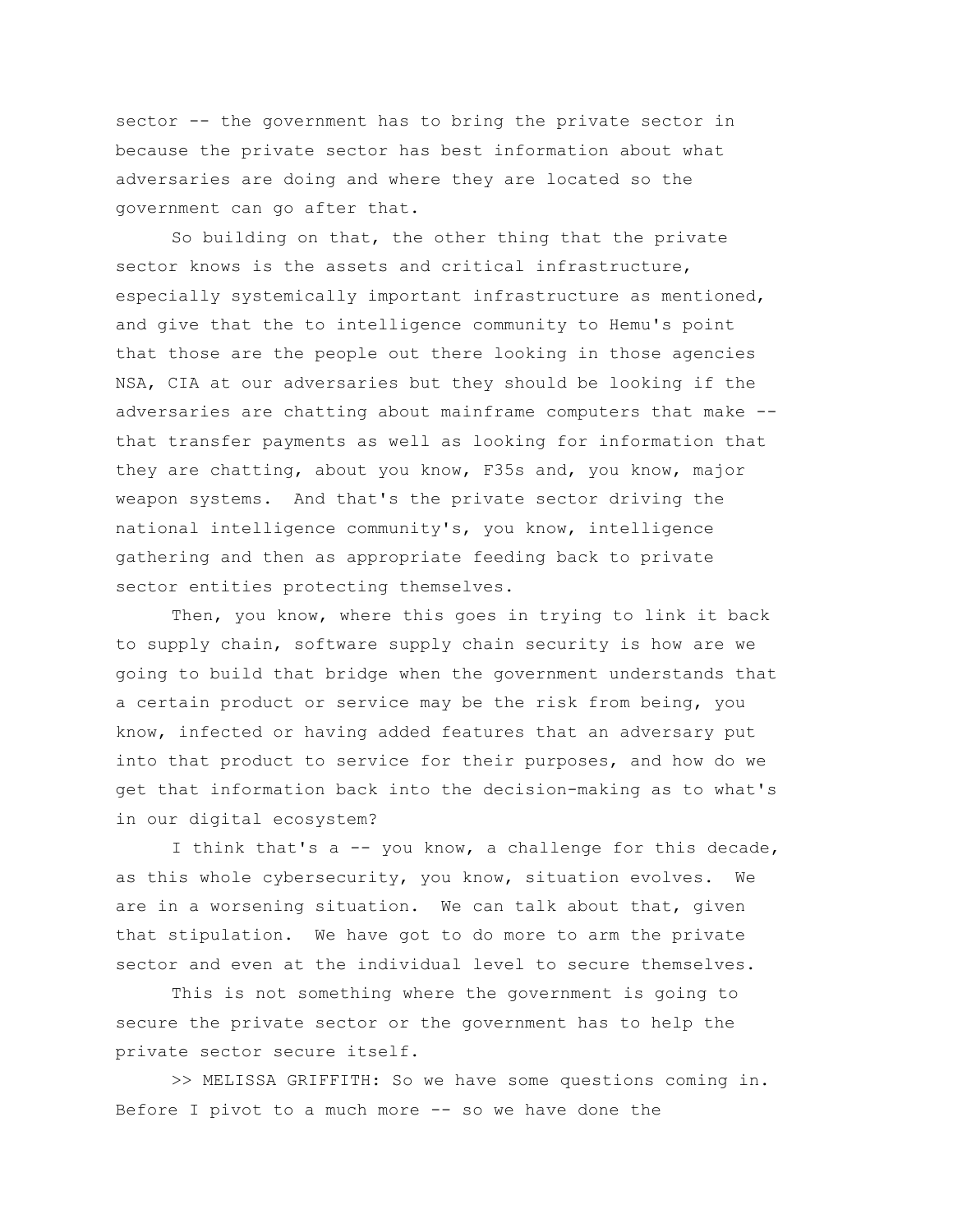public/private. We will do the US vs. international in a second. Let's leave the United States and talk about the global picture. But before we do that we had a question come in specifically about the conversation we just had around private sector security by design, build this in at the start. And there's acknowledgment in the question that this is widely recognized, it's not a new concept and yet it's not done. What are the tools, the carrot sticks that the government has to incentivize industry and these players that have a variety of resources at their disposal, some that are better equipped than others to do this to start to solve this problem in practice?

And since this question called out Tatyana and Greg by name, we will start with you and then you Hemu.

>> TATYANA BOLTON: Honestly, I think a lot of those issues are going to be resolved by some of the underlying fundamental things that we just need to fix in cybersecurity, like a national data breach reporting law, a data security and data privacy law. We need to do more collaboration with the private sector.

Right now, at this point we don't really use a lot of sticks, right? We don't -- and we honestly don't even have that many carrots. We, I think from the carrots perspective, we have got sort of perhaps more integration, at least for systemically important critical infrastructure entities, more intelligence support, more integration into the defend and respond piece of what the federal government does.

From the stick end, you know, we need to -- we need to hold people to sort of stronger requirements, have more sort of systemic standards that are currently put out there, but aren't -- don't hold people to account.

Specifically to  $-$ - to your question, though, I think labeling, you know, creating some sort of energy star or whatever, you know, the commission came out with NCLA, a labeling authority, basically it helps people get a sense of what they are buying, right, making it more commonplace so that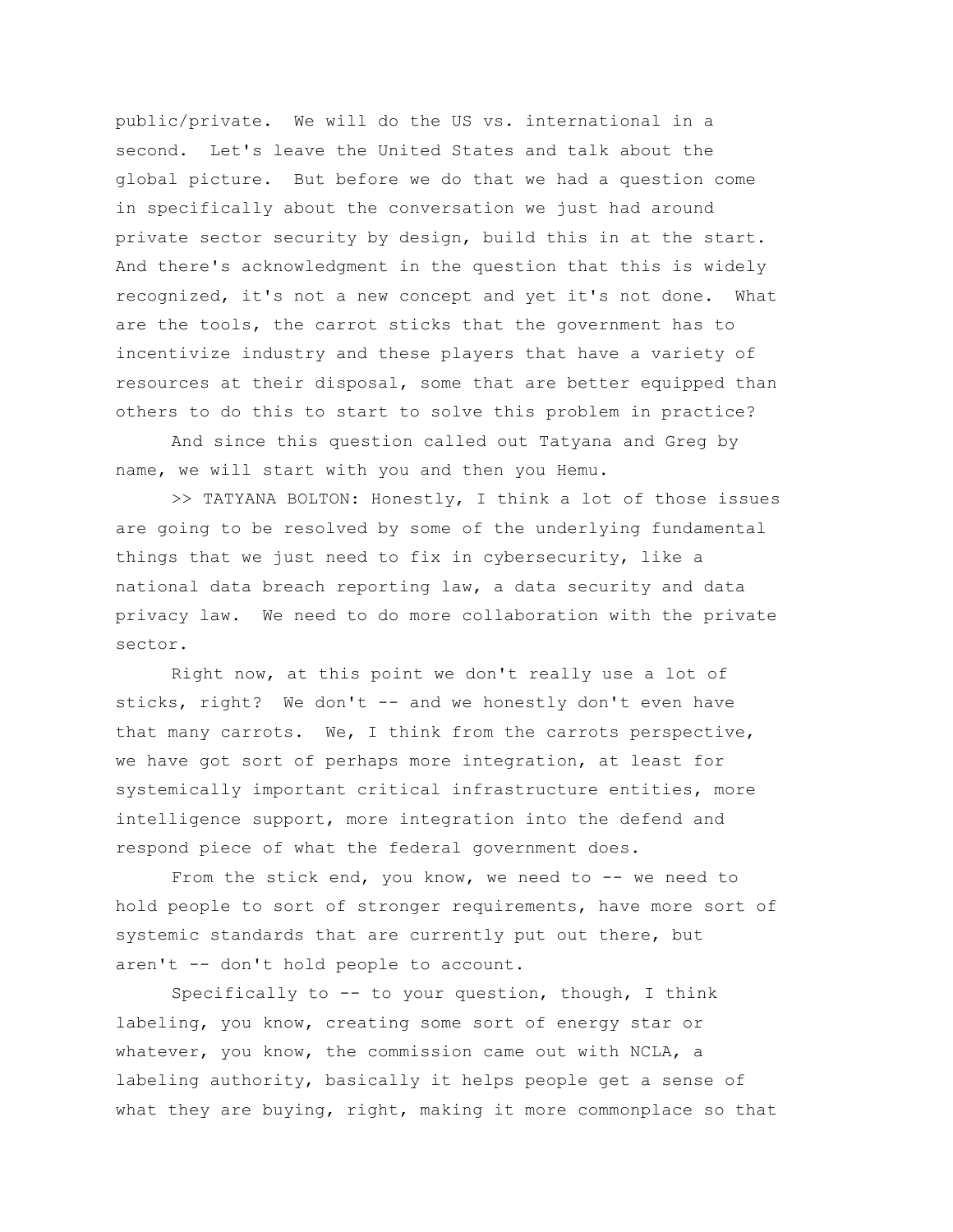you know what that -- you know, compare the iPhone and then Android device, right?

If the iPhone has a security -- a cybersecurity NIST sticker, then you know it's more secure than Android, and then perhaps that the way to get people to start putting pressure on companies to actually creating things that secured by design. Right now they don't  $-$ - they see the benefit of getting things first to market. That's the primary driver of all sort of - all of the products that are coming out.

And so we need to include security as a demand from the consumer side for the companies to start taking it, I think, a little bit more seriously on their end.

>> MELISSA GRIFFITH: Potentially creating security as a competitive differentiator. Greg, how do we start go from this, we know we have a security problem, to having security built in.

>> GREG RATTRAY: I think the call out has been for couple of decades is to create the marketing incentives for the producers of technology to do better at security. Hopefully the -- you know, hopefully in a good way the disruptive events, it can be a combination of market itself, just because you can -- I think, you know, certain industries, cybersecurity is becoming a differentiator, right? Certainly in financial services, you have to be -- you have to be seen as secure and not vulnerable and even you will probably get some advantage from being considered at the front of the pack on security, right?

And in many industries, the technology is developed inside the industry, right? So this whole security by design thing is important for -- for companies that are digitizing and building their own tech which is, I think, is increasingly, you know, something that happens. So it's not just Microsofts or the cloud providers or the SolarWinds doing network management software.

The cautionary note I have is that you can make it as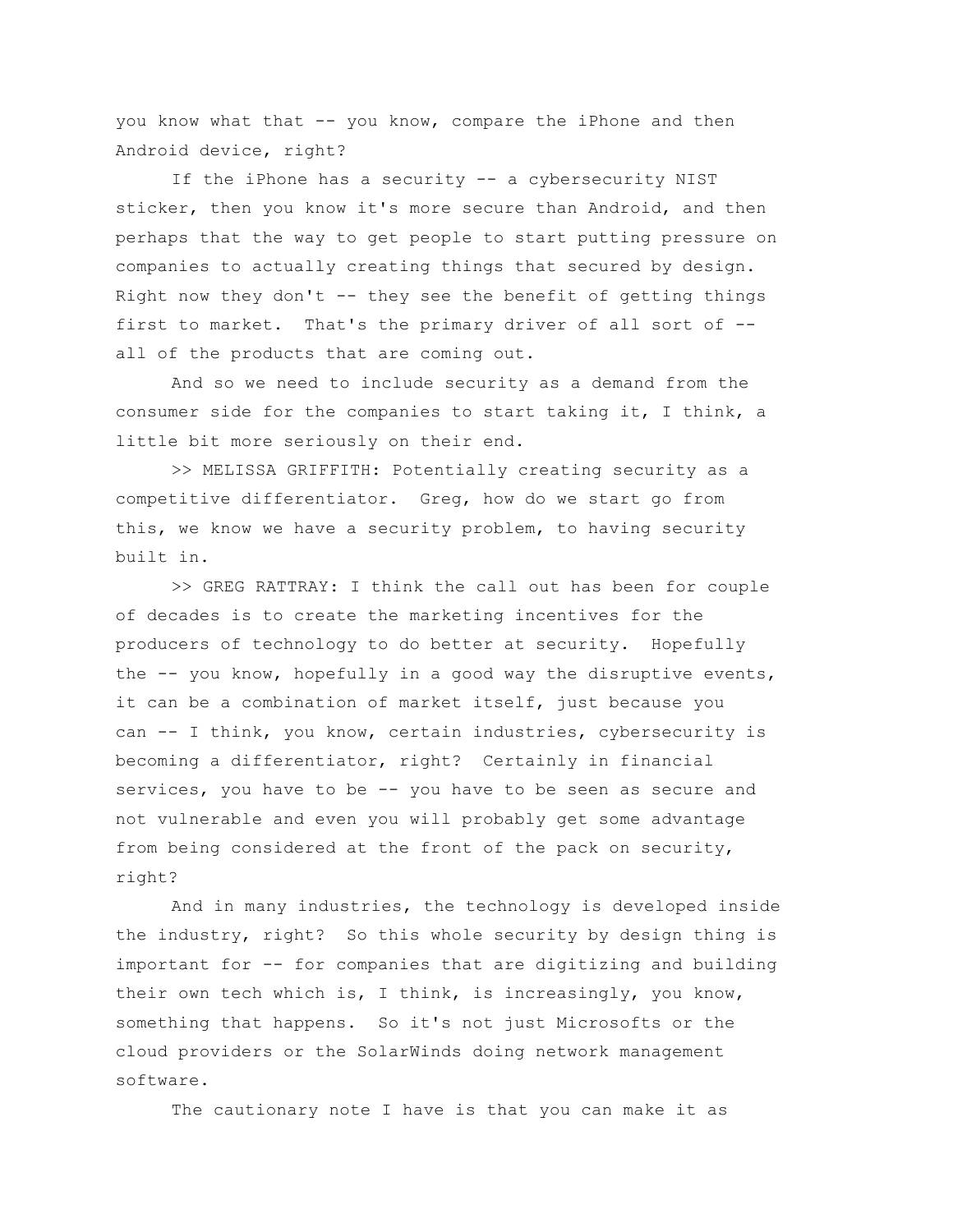secure as possible, but if -- if you configure it improperly, it's still going to be insecure, and I think there's more vulnerability in how, you know, even a secured software package is run than it is hacking the code itself.

And, you know, if you look at what  $--$  how breaches occur, they are not -- they are not generally going after vulnerabilities inside code. I mean, certainly, patching is important, and, you know, these -- these aspects of more secure software makes it easier to secure an enterprise, but secure - secure a bold software is important. Making it easier for users whether they are large enterprise sys admins or individuals with IoT devices. The security features will have to be toggled on. There's security choices to be made. And I will just finish with SolarWinds, right.

Like, that was the Russians inside the software development process for an update to, you know, a continuously running network system. This secure by design is an oversimplification, because people want -- like, it would be great if they just handed us secure bricks and we just built a wall with those bricks. The problem is that they are not bricks, right? You know, they are these amorphous entities that are constantly updating themselves, that are fed by code, and that code for SolarWinds is developed all over the world, and you can get in that development, and other places like Prague.

So it's not a simple patter, but secure by design would be useful.

>> MELISSA GRIFFITH: Yes laying out the security design, and life cycle question. We will have ten minutes left and I will ask Hemu to be incredibly succinct to move on to the global question.

>> HEMANSHU NIGAM: I will make it shorter. In terms -- it is easy for us to say, government, public/private partnership but a lot of times in the business community, people often don't feel like the government is watching their back. And I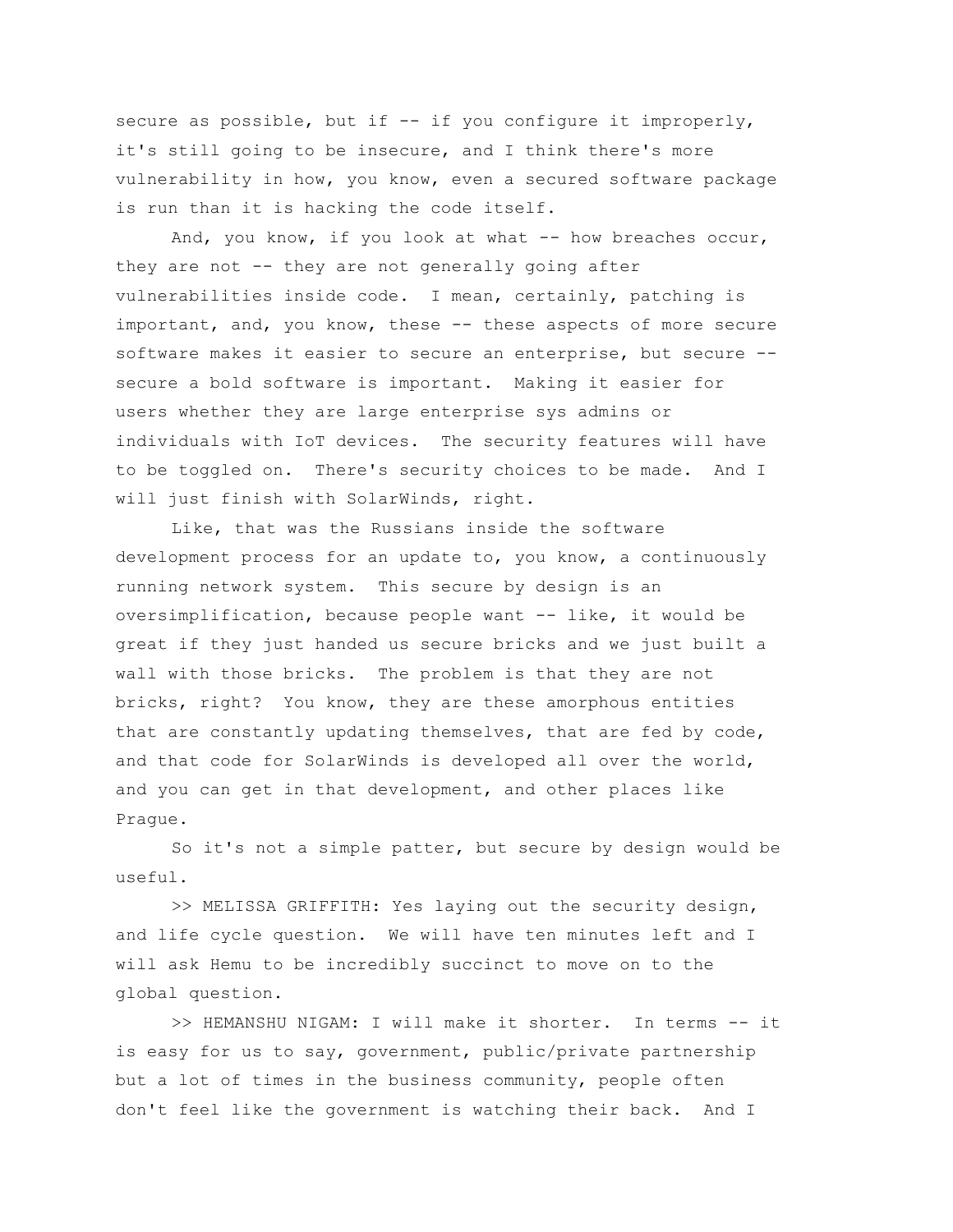say that because one breach happens or when something happens, what is the first thing people do? Oh, you are bad. You didn't do your security. And so what the business hears is, well, maybe I should just kind of be quiet. Do those things.

On the other hand, a storefront gets attack and someone steals everything. What the government does, I'm sorry a bad guy attacked you, and let me hunt down the bad guy. I'm sorry that happened to you. Right?

So there's the notion that what happens in the online world, what happens to the victim. Don't leave the door open and dot kinds of things that we are talking about on this panel about being secure, but at least come from the approach of yes, there are bad people out there. There are criminals who are attacking people who are trying to run a business, make money, live in this world, feed their family, do those kinds of things and yet we are making them the criminal. And I think that shift will go a long way in helping the public/private partnership.

>> MELISSA GRIFFITH: The shifts and the narrative and the operatives here and the other thing that's danced around is having utility for the private sector where everything goes in doesn't come back out.

We will spend about five minutes on global. We will finally leave the United States and look at some of these global questions. This' a question in the chat specifically about EU policy, NIS2.0 directive. I will broad than out a little bit and ask us about that EU policy in particular, but how consistent is the United States' approach with key allies and partners also trying to tackle this software supply chain question?

Because as we know, no supply chain is US or one country, and digital issues kind of take that tenfold. So I will start with you, Greg and then go to Hemu and end with Tatyana.

>> GREG RATTRAY: I will try to be quick. The current administration has a much more collaborative approach with most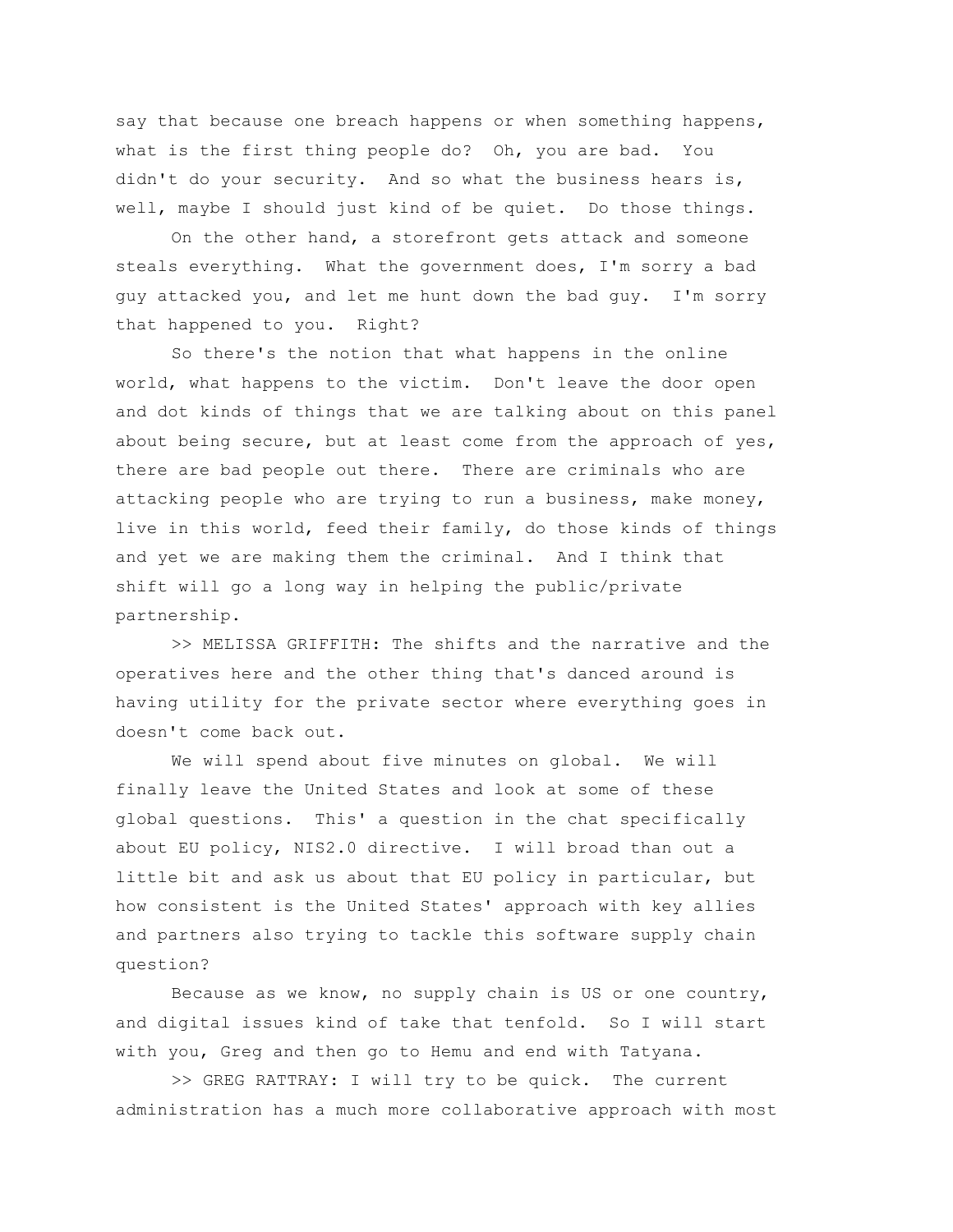nations but certainly using alliances and trying to get on the same sheet of music across the globe on issues like supply chain security. So I think it is a very positive development.

I do think just the -- I want to move it away from government. On the private sector side, I see, again -- and I'm not an optimist in most things but I see progress on the - the adoption of the NIST approach and the cybersecurity framework becoming a more global approach and being used as a benchmark across the globe as good practice. And I think that's a very useful thing, where expectations of, you know, an organization can be graded by, you know, regulators and entities around the globe in a similar fashion.

On a collaborative front, I do see some progress and I think there needs to be hope from and I see the US hopefully, you know, resuming its role as a global leader in this regard, but listening and enabling not just telling, you know, people what to do.

>> MELISSA GRIFFITH: Hemu NIS2.0 and globe directives more globally.

>> HEMANSHU NIGAM: I want to take what Greg said to another level. It hints about this. When we hear about international, people say, what are they doing over there? What are the Europeans doing? What are the Asians doing? We are almost creating a conversation that's us vs. them and in the security space, it should be what is anyone doing in that will be the kind of thing that use what we want to do? In other words, it's not about are they doing this better? It's about finding the best solutions no matter where in the world they are coming from. When the administration takes that approach, a collaborative approach, it's not so much us versus them. We are all in this to go. We all face them from different places around the world. So it doesn't even matter where any of us is. And that's, I think, where the true conversation needs to turn to. That actually happens in the business community already, and the business community, people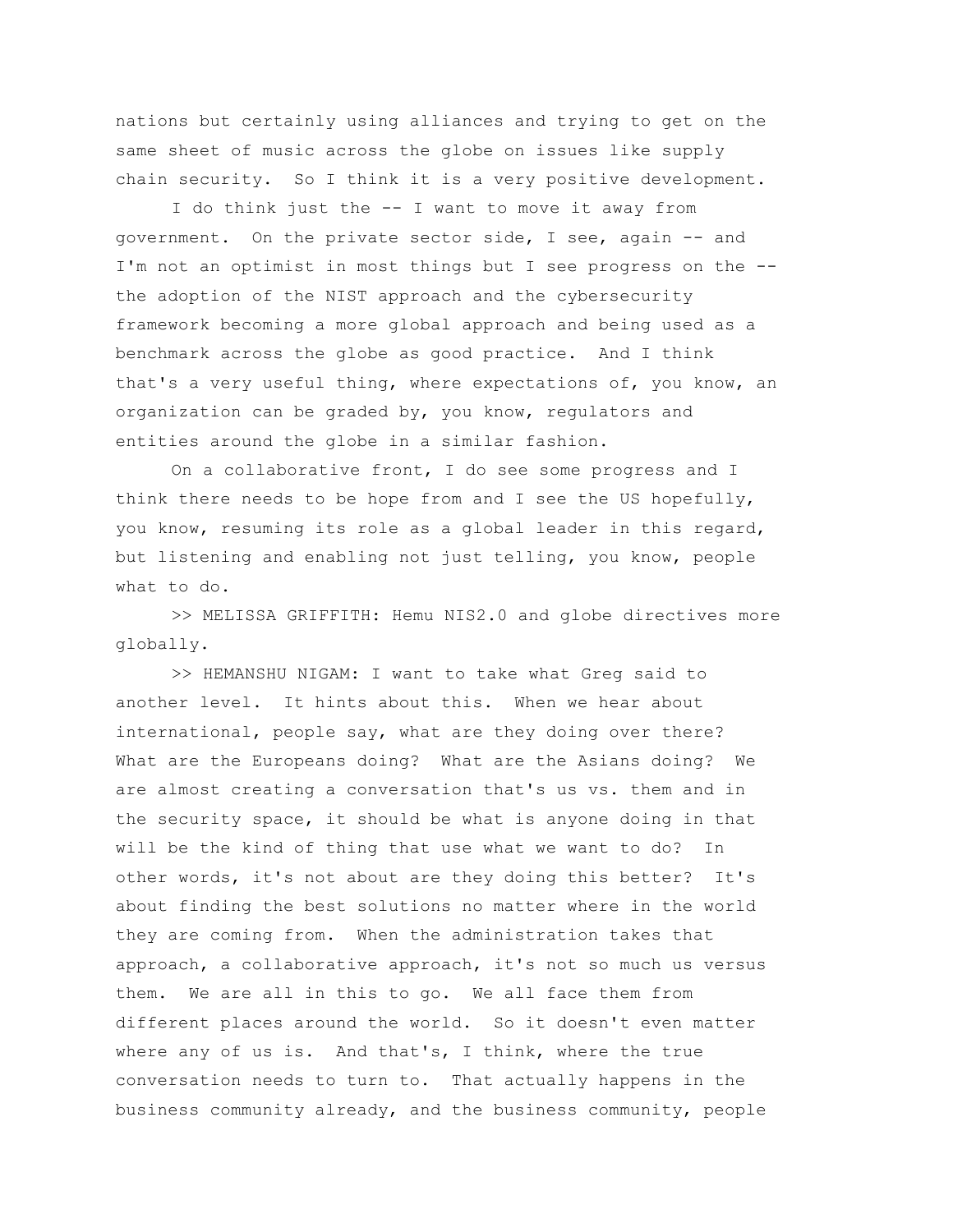aren't thinking, well, in the US, let's figure out what are they doing?

They think what is the best thing out there to solve this problem? Can I get that over here where I'm sitting right now? I think that's the approach we need to look at.

>> MELISSA GRIFFITH: Being far more collaborative and being magpies and taking good practices and implementing them at home.

Tatyana, finish us on the global perspective.

>> TATYANA BOLTON: So I agree with everything that Hemu and Greg said. I think that it's really good to see some international adoption of our standards, that's consistently been an issue. Because everything is global. I think it's erroneous to think about networks right now, where your company or anything, as within a certain country.

So you know,  $I$  -- about the ex U directives and all of the efforts that they are doing, you know, I applaud the  $-$ - the forward-leaning nature of the work that the ex U tries to - tries to push forward. I think we have seen both positive and negative aspects of some of that. Obviously, GDPR was one of the first data security privacy laws but then at the same time, we also saw them taking that step. We also some errors, right, that we -- you know, some issues with the GDPR legislation and things we can learn from here in the United States.

I think all of the efforts that the EU takes and then we also see efforts in China, across a variety of these areas, I think it  $--$  it  $--$  I think this goes to show that the United States really, you know, needs to step up and be a leader in this space, you know, the way I see it is that, we are a participant in the global economy. We cannot retrench and we cannot pull back. We need to continue to participate in standard setting bodies, in various international agreements and organizations.

I think it's critical to maintain, you know, global norms to enforce those norms such as we see President Biden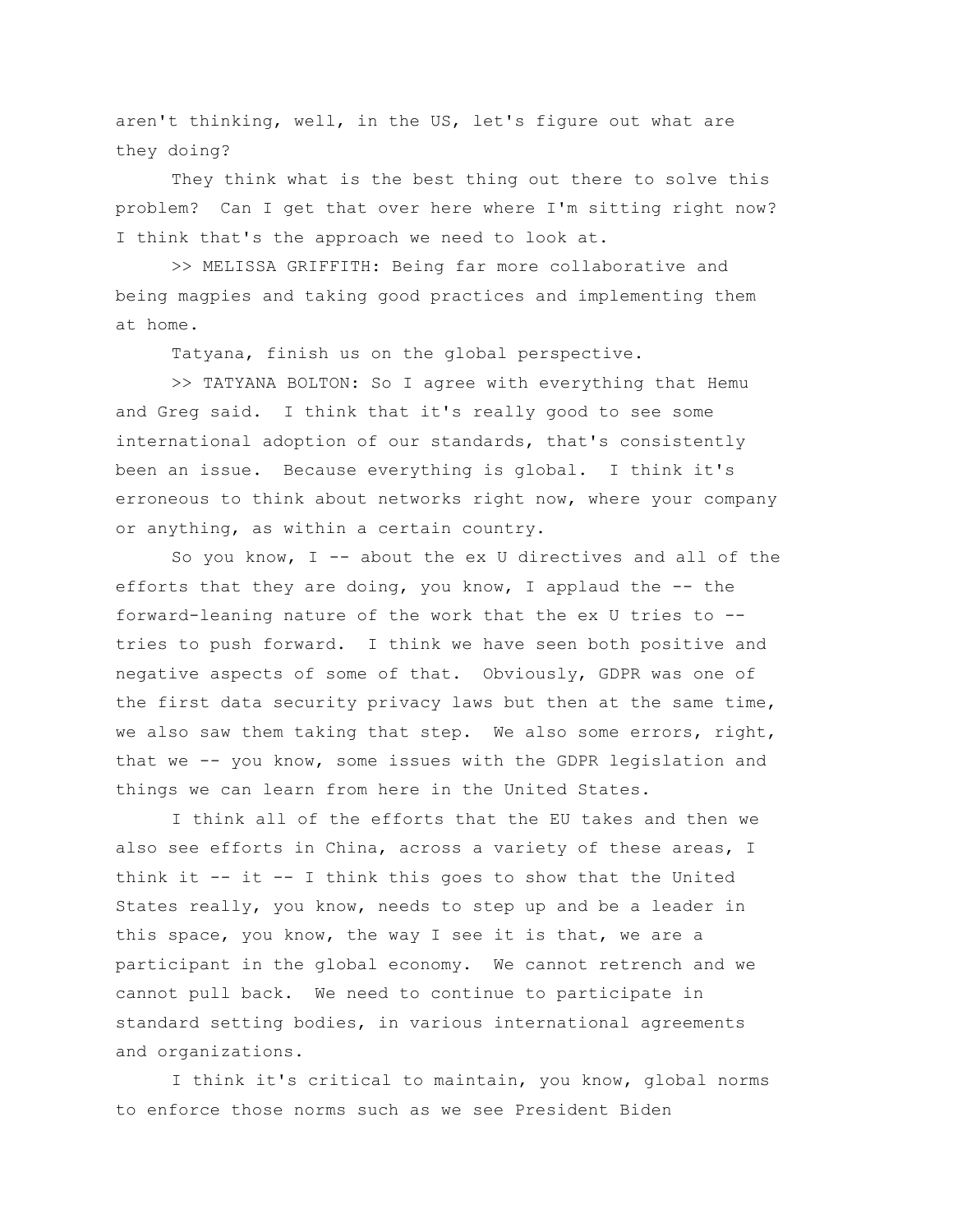attempting to do with President Putin for the recent criminal activity and ransomware gains within the Russian states borders. I think all of that is important as we work in a global environment. Everything is global now.

>> MELISSA GRIFFITH: Everything is global. There is the bumper sticker for the panel.

So one of the ways in the last three minutes that I want to make sure that we hit on that I like to end these sessions, including this type of session where we cover so much ground, we are dealing with an incredibly complex issue that bridges silo, public, private, short term, long term-type thinking is to each one of our panels to prepare a rapid fire one thing that they would like us to prioritize. Where would you focus your energy and resources today or put another way, what is your top wish list item to bolster software supply chain security?

And we will go through from starting lineups. Hemu and Tatyana and end with dreg. The last three minutes.

>> HEMANSHU NIGAM: That means I have to talk as fast as you do, Melissa. One of the things we will -- I look at is that core question of tell me what to do. We have a lot of panel discussions a lot of conversations, and we all come together. We're all experts but I think we can use this opportunity because it's different than what it used to be when if you weren't at the conference, you didn't get to see it.

Now, the public can actually watch these kinds of things and we should, I think, be inviting the public in and saying let us spend our entire time telling you what to do. And they may take only 10% away, but that 10% can have a critical impact on their day-to-day business and their day-to-day success.

>> MELISSA GRIFFITH: Better communication and outreach. Tatyana.

>> TATYANA BOLTON: So I would say -- I will go back to my opening statement and sort of talk about the importance of a strategy. We need to answer some of the central points of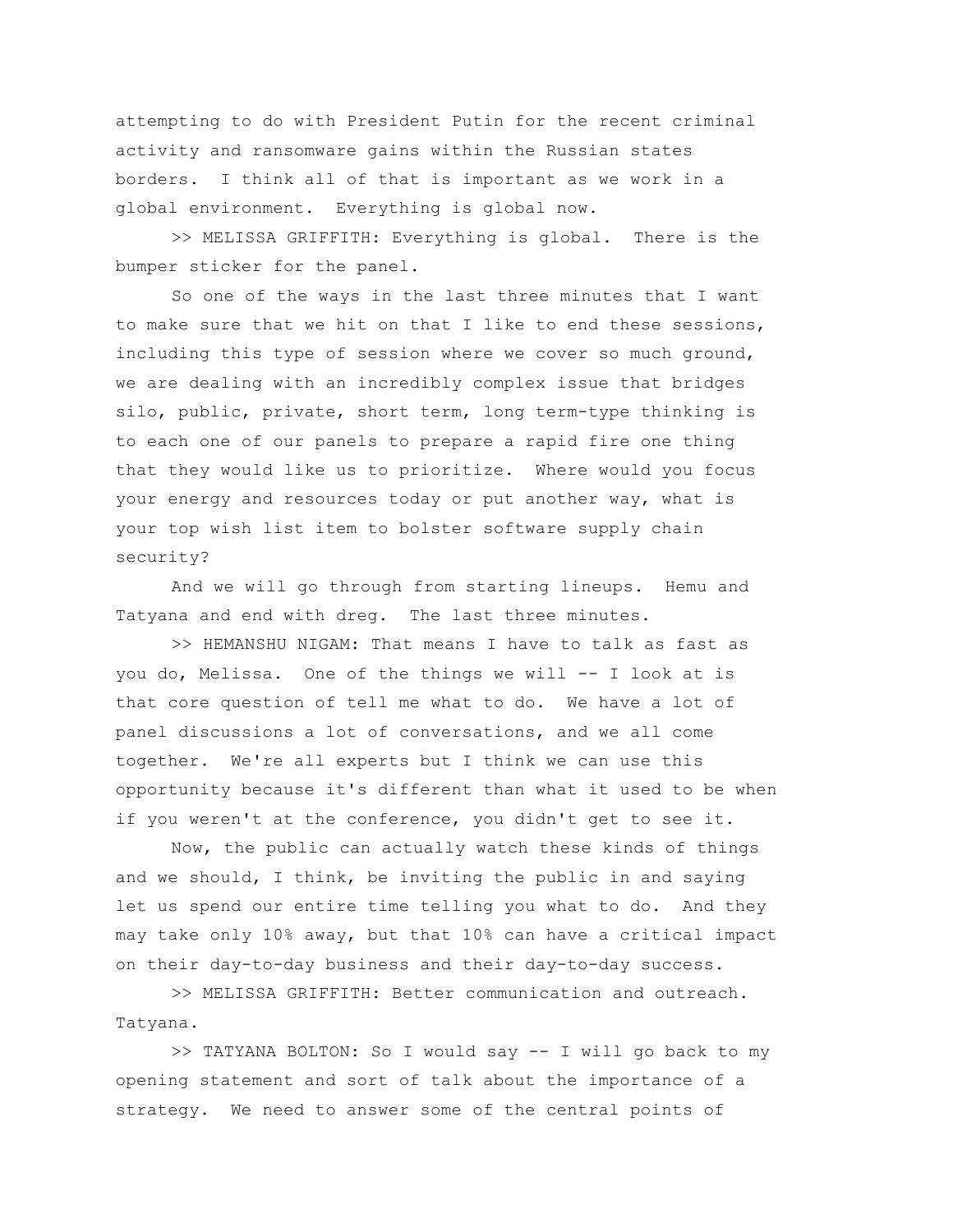tension and the questions that have remained unanswered, and unverified in the United States strategy. We have not answered the question of what we want to achieve. What our goal is. Whether we want to reshore all of our manufacturing. Where are we going with this? I think we need a US-centric focus strategy that answers some of these questions.

And if I had a second one -- and I'm so sorry, but I got to say workforce. We need more people in the workforce. We need more diverse people in the workforce. We need to pull everybody in. This is an all hands on deck issue. We have got consist ransomware attacks. We have 460,000 openings in cybersecurity. We need to pull more people in. All of these things are going to be done by humans, and  $-$  and that means we need to pull more people in.

>> MELISSA GRIFFITH: Strategic planning and we will give you the second one workforce, because it's such a good one. Greg, you have the final word.

>> GREG RATTRAY: I agree with those and then I will just say be resilient and, you know, when -- the way to do that, be ready for a bad day in cyberspace for the foreseeable future. We are not -- even if we dot right things, which we need to do and make this ecosystem safer for a long time, whether you get hacked or whether somebody you rely on gets hacked and you don't have services you need to do what you need no do, you need to be ready for those, you know -- understand what situations are most impactful on you, and how you are going to work around and work through those situations, and you need to put resources and time and attention to resiliency and exercising for a bad day in cyberspace.

>> MELISSA GRIFFITH: Prepare for bad weather. On that note, I want to thank the Commissioner and Melinda for starting us offer strong with the fireside chat and thank all three of the panelists for covering a lot of ground in the hour and everyone who sort of participated in the chat section which was lively and dropped some questions in the Q&A. On that note, I